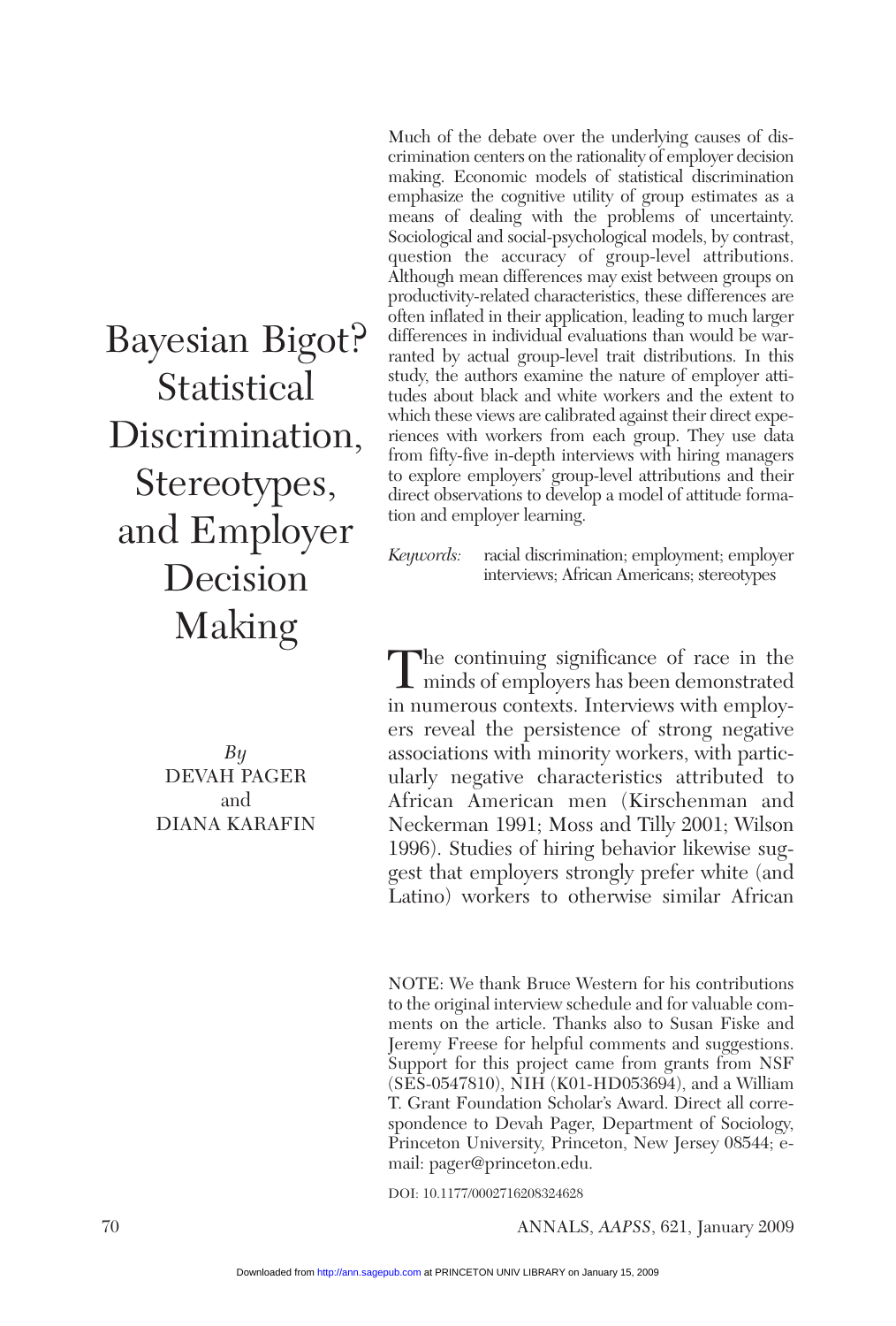Americans (Pager 2003; Pager, Western, and Bonikowski 2007; Bertrand and Mullainathan 2004; Bendick, Brown, and Wall 1999; Fix and Struyk 1993). Where the continuing existence of discrimination is a matter of little controversy, however, the underlying causes remain widely contested.

Much of the debate over the causes of discrimination centers on the rationality of employer decision making. Economic models of statistical discrimination, for example, emphasize the cognitive utility of group estimates as a means of dealing with the problems of uncertainty (Phelps 1972; Arrow 1972). Group-level estimates of difficult-to-observe characteristics—such as productivity, reliability, or willingness to submit to authority—can provide useful information in the screening of individual applicants. If employers can accurately estimate differences in the skills or disposition of blacks and whites on average, this information can be helpful in guiding decisions about individual black and white candidates for whom these characteristics are more difficult to observe directly.

Sociological and social-psychological models, by contrast, question the degree to which group-level attributions reflect accurate assessments (Bielby and Baron 1986; Tomaskovic-Devey and Skaggs 1999). Although mean differences may exist between groups on some productivity-related characteristics, these differences may be inflated in their application, leading to much larger differences in individual evaluations than would be warranted by actual group-level trait distributions (Rothschild and Stiglitz 1982).<sup>1</sup> Furthermore, estimates of group characteristics may reflect outdated associations, with factors such as occupational segregation, imperfect information flows, and negative feedback effects reducing awareness of changing distributions (Whatley and Wright 1994; Arrow 1998; Farmer and Terrell 1996). It thus remains unclear whether employers' assessments of various racial groups represent accurate representations and to what extent these assessments are responsive to novel or competing sources of information.

In this study, we take one step toward investigating these questions by measuring the nature of employer attitudes about black and white workers and the extent to which these views are calibrated against their direct experiences with workers from each group. Using data from fifty-five in-depth interviews with hiring managers, we explore employers' group-level attributions and their direct observations to develop a model of attitude formation and employer learning.

*Diana Karafin is a PhD candidate at Ohio State University whose research focuses on consequences of neighborhood integration, racial democracy and crime, and discrimination in the housing and labor markets.*

*Devah Pager is an associate professor of sociology and a faculty associate of the Office of Population Research at Princeton University. Her research focuses on institutions affecting racial stratification, including education, labor markets, and the criminal justice system. Her current research has involved a series of field experiments studying discrimination against minorities and ex-offenders in the low-wage labor market. Recent publications include* Marked: Race, Crime, and Finding Work in an Era of Mass Incarceration *(University of Chicago Press 2007) and "Walking the Talk: What Employers Say versus What They Do" (with Lincoln Quillian), in* American Sociological Review *70, no. 3 (2005): 355-80.*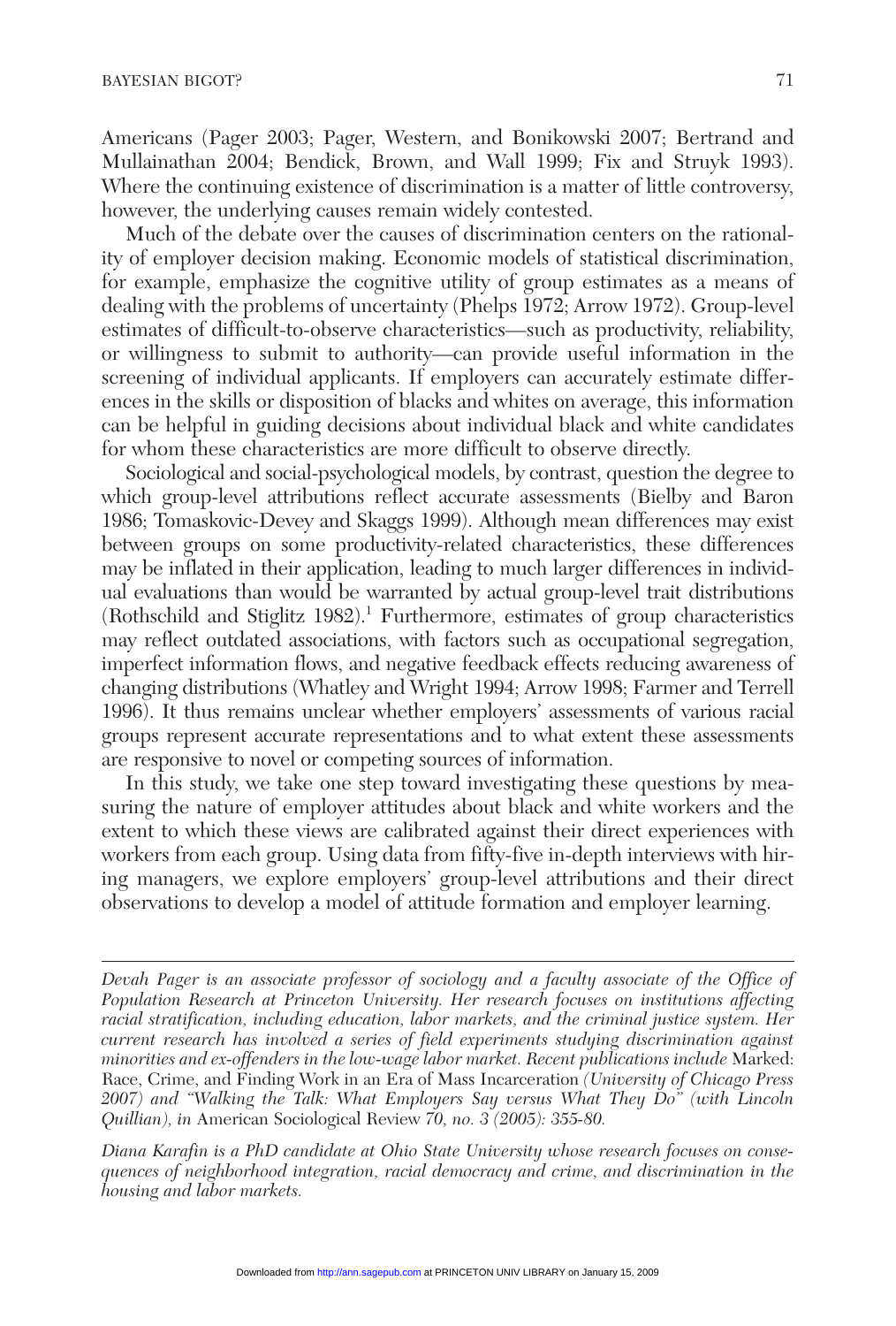## Prior Research on Discrimination

Direct observations of employer behavior suggest that race continues to shape employment opportunities in important ways. A recent field experiment of employment discrimination in New York City, for example, provided a rare glimpse into the pervasiveness of discrimination in low-wage labor markets (Pager, Western, and Bonikowski 2007). Across hundreds of applications for entry-level jobs, blacks were half as likely to receive a callback or job offer as equally qualified white applicants. Furthermore, blacks with clean records fared no better than a white man just released from prison. The results of this and earlier audit studies provide vivid illustration of the degree to which racial considerations continue to actively shape the employment opportunities available to young black men (Bendick, Brown, and Wall 1999; Fix and Struyk 1993; Bertrand and Mullainathan 2004; Pager 2003; see Pager [2007] for a review).

Although the foregoing studies provide an important measure of the demand side of the labor market, audit methods offer little insight into the motivations or attitudes that shape employer behavior. Does discrimination typically reflect racial animus? Have employers had negative experiences with African American employees in the past that have led them to shy away from hiring blacks? Or do other factors shape employer decision making?

Previous research leaves these questions only partially answered. The classic study by Kirschenman and Neckerman (1991) indicates that race is indeed salient to employers in their hiring decisions. Results from a large sample of indepth interviews reveal employers' blatant admission of their avoidance of young inner-city black men, attributing characteristics such as "lazy" and "unreliable" to this group (p. 213; see also Wilson 1996; Moss and Tilly 2001; Waldinger and Lichter 2003).<sup>2</sup>

At the same time, while this study has been widely cited as evidence of employers' deep biases about African Americans, especially young black innercity men, the findings themselves present a more complicated picture. While some employers spoke only in general terms about the assumed characteristics of black inner-city men, suggestive of the role of broad cultural stereotypes, others made specific reference to negative experiences with their own black employees, indicating that employer attitudes may be heavily shaped by direct observation of racial differences among their workers.

The underlying sources of employer attitudes thus remain somewhat unclear. Indeed, in framing their analysis with the concept of statistical discrimination, Kirschenman and Neckerman (1991) remain agnostic as to whether employers' comments represent accurate depictions or exaggerated stereotypes. Employers are clearly using race as a proxy for employment-relevant characteristics, but the degree to which the use of this proxy is informed by empirical realities remains uncertain.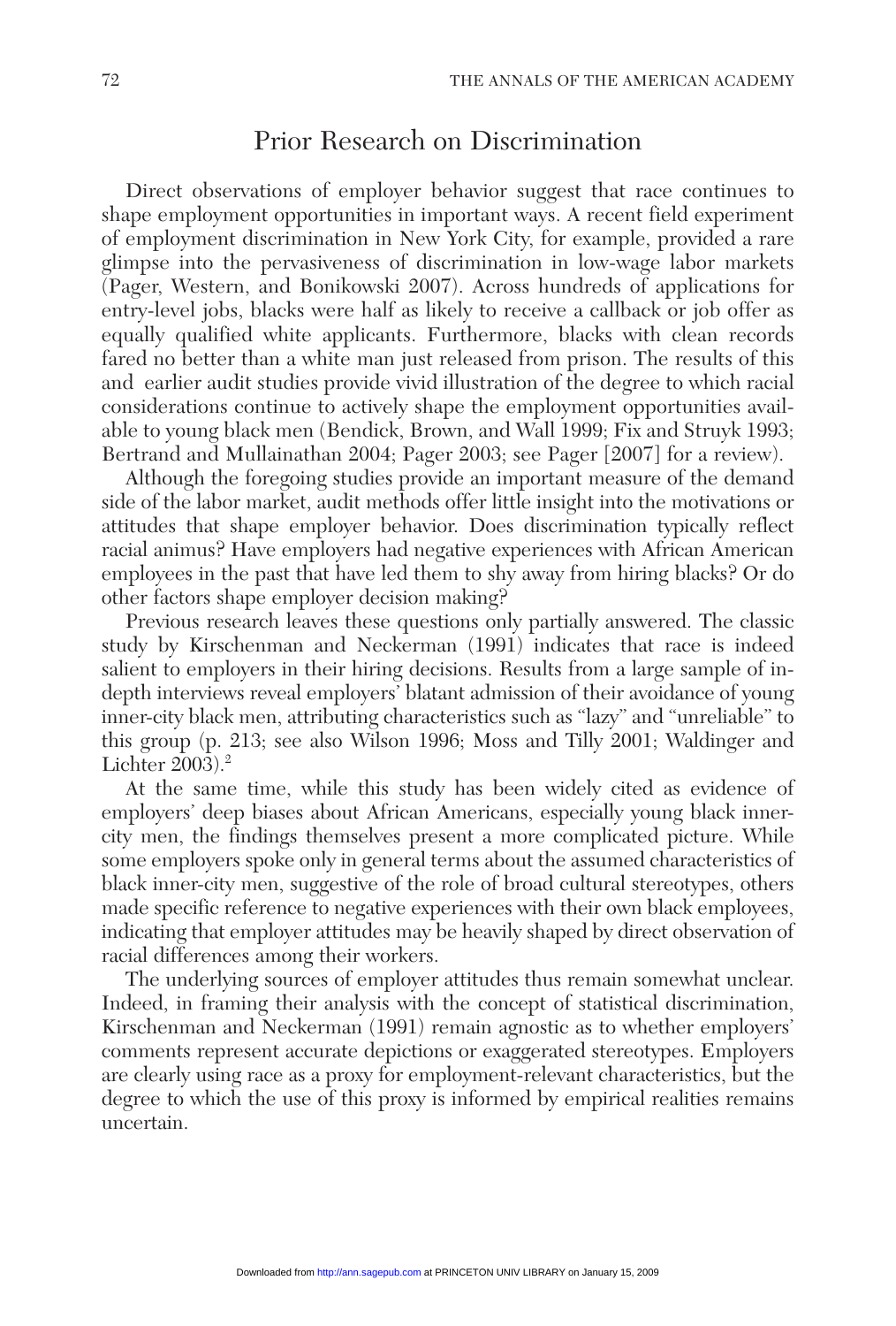Moss and Tilly (2001) also find employers readily referring to negative characteristics among African American workers, with pervasive concerns about dependability, motivation, attitude, and skill. Many of these employers cite concrete experiences with their own black employees as the basis of their attitudes, though some also cite media representations and more general observations of African Americans as the source of their racial attributions (pp. 138-40). At the same time, Moss and Tilly note that a "silent majority" of employers claim not to notice racial differences among their employees. The authors speculate that these responses are due to some combination of social desirability bias, effective screening or training techniques (rendering a population-level racial skills gap irrelevant for the particular firm), or an honest experience of black and white workers as comparable. Among the largest group of employers, then, it is difficult to assess to what extent perceptions of racial differences are relevant for employers' decision making.

While the present study can move no closer to assessing the accuracy (or honesty) of employers' racial assessments, it does attempt to provide a more explicit understanding of the connection between employers' direct experiences and their more general racial attitudes. Following in the footsteps of the important employer-interview studies from the 1990s, this project seeks to better understand the degree to which employers' extensive experience with black and white workers generates assessments of racial differences that reflect their own empirical observations. In exploring the link between experience and beliefs, we hope to provide some insight into the dynamic process by which racial attitudes are constructed and reinforced.

## A Rational Actor Model of Hiring

Economic models of statistical discrimination suggest that race offers a useful proxy for difficult-to-observe characteristics. Because productivity is difficult to observe directly, particularly for new hires, employers rely on indirect information inferred from group membership. This model can represent rational action on the part of employers, provided that the information they have about groups is accurate, and provided that there is a mechanism for updating estimates of group characteristics over time. Where discussions of statistical discrimination typically focus on accounting for single-point hiring decisions, the theoretical propositions can be readily extended to a dynamic process. Figure 1 represents such a model schematically, in its simplest form.

The model starts with information about *known group characteristics*: for example, employers may be aware of racial differences in graduation rates, test scores, incarceration rates, and other relevant disparities. Employers may also have direct *prior experiences* to which they refer in shaping their own beliefs. These antecedent sources of information then shape the employers' general *beliefs about blacks*—about their productivity, reliability, intelligence, and other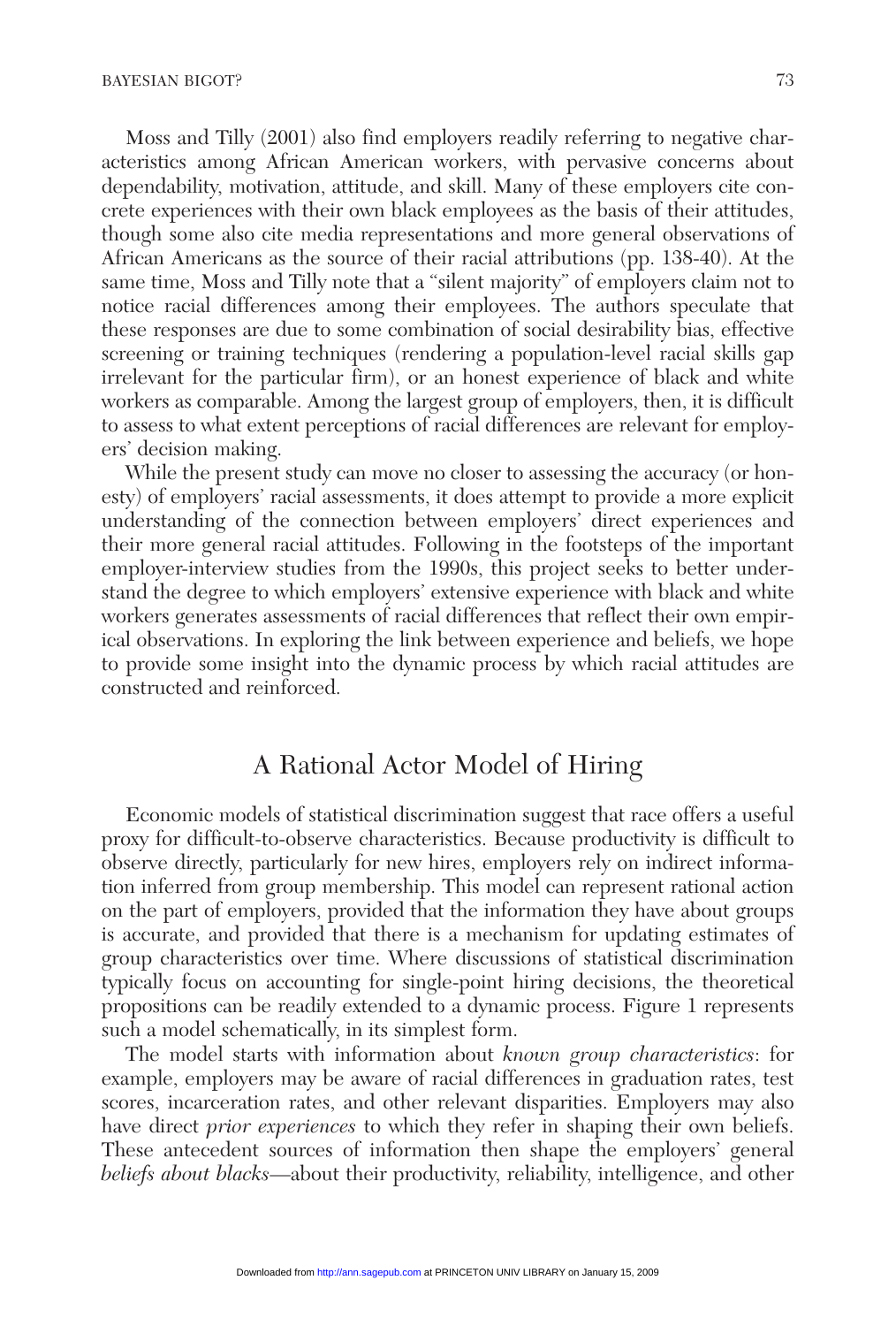

FIGURE 1 **A RATIONAL ACTOR MODEL OF HIRING DECISIONS**

relevant characteristics. Those beliefs will then guide individual *hiring decisions*. Once hiring decisions are made, employers are exposed to a range of black employees, and to the extent that these *experiences with black employees* do not fit the assumptions of the employer about members of that group, employers will revise their beliefs in a sort of Bayesian *updating process* to reflect a more accurate set of expectations.<sup>3</sup>

This equilibrium model of statistical discrimination describes the mechanisms by which employers can incorporate their direct observations into more general assessments of group characteristics. This feedback loop provides an efficient means of calibrating expectations, observations, and behavior. Consistent with such a model, some research does indeed point to evidence of employer updating. Altonji and Pierret (2001), for example, show that as firms acquire more information about a worker (through posthire observation), their evaluations (as reflected in wage offers) rely less on general (noisy) characteristics, such as educational attainment, and more on individual-specific characteristics, such as cognitive skill (see also Oettinger 1996; Farber and Gibbons 1996).4 These studies provide compelling evidence that employers weigh their direct observations more heavily than inferences based on group proxies and that employer learning can improve on initial estimates. Nonetheless, this line of research applies specifically to learning about individual workers, whereby group-based estimates are replaced with the observed characteristics of individuals. It remains unclear, however, whether an employer's learning about an individual employee affects the employer's expectations about the broader group to which that individual employee belongs.

Indeed, Farmer and Terrell (1996) provide an elegant theoretical analysis of employer learning and statistical discrimination in which initial employer beliefs are revised through an updating process similar to that described above.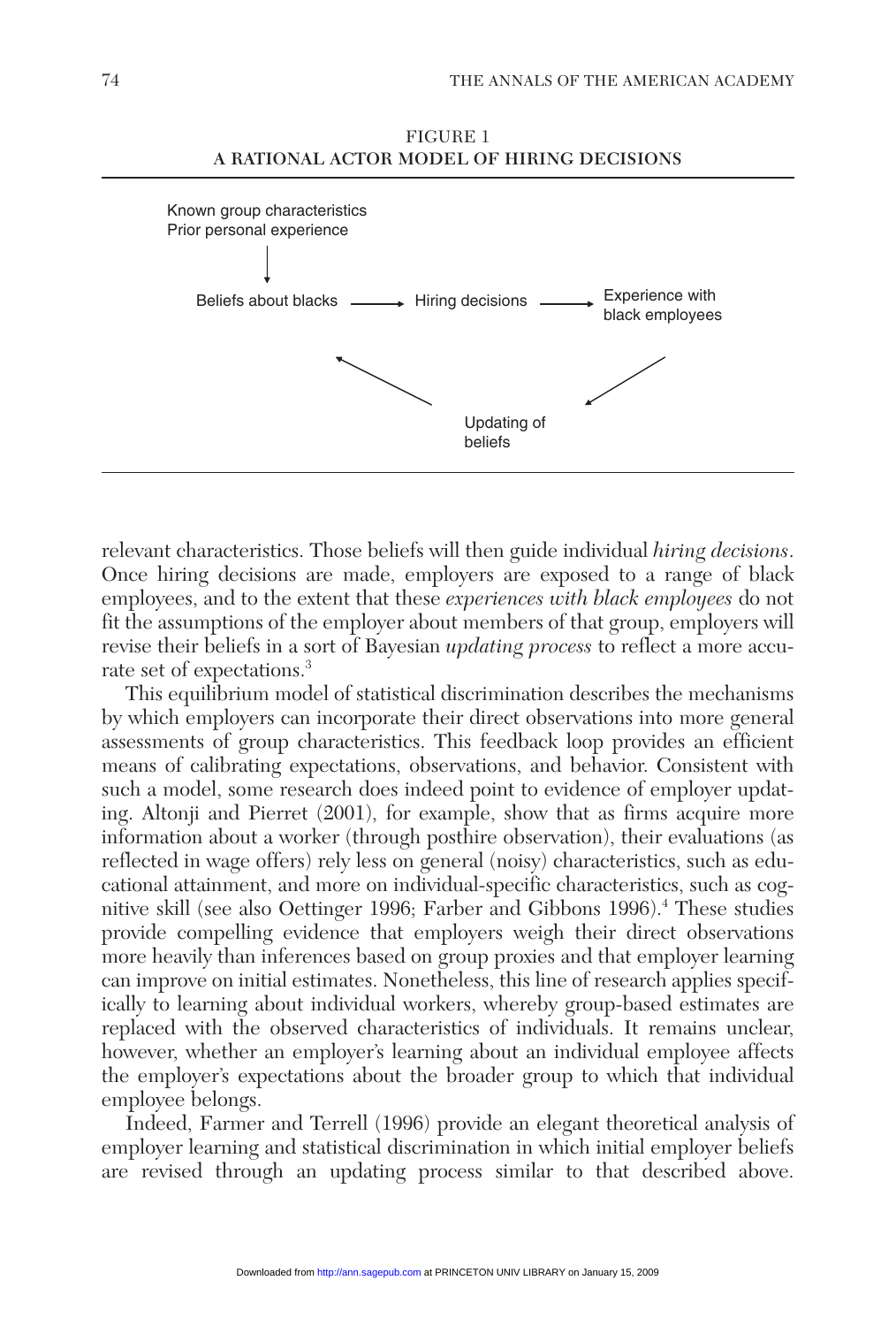According to the authors, however, the updating process might apply only to the specific employees under observation, rather than to members of the larger group. "Higher than expected output of one worker provides much information about individual ability, but only a single data point to estimate the average ability of a population of millions. In addition to observation of workers, an employer receives an abundance of information on average group ability from other sources. Observations of average output, or perhaps occupations, of other members of the group influence the assessment of group ability" (p. 206). The process by which employers generate estimates of group characteristics and update those estimates over time thus remains unknown. In the following analysis, we seek to make headway in understanding this dynamic process.

## Source of Data

This research is based on in-depth, in-person interviews with 55 New York City employers. The employers in this study represent a subsample of firms advertising for entry-level positions in  $2004<sup>5</sup>$  In selecting respondents, we aimed to capture the full range of entry-level employers according to industry, occupation, and other types of characteristics thought to be associated with discrimination. In all, we made 243 in-person contacts with 152 firms to solicit participation in our study, 55 of whom agreed, rendering a response rate of 36 percent. The majority of respondents were male (70 percent); white (59 percent); located in Manhattan (82 percent); and managing a firm in the retail industry (46 percent), the restaurant industry  $(31 \text{ percent})$ , or the service industry  $(11 \text{ percent})$ .<sup>6</sup> Furthermore, 47 percent of respondents represented independent firms, 40 percent national chains, and 13 percent local New York City chains.

Interviews ranged in length from thirty minutes to two hours, with the average interview lasting fifty minutes. Content of the interviews reflected a wide range of topics, including recruitment strategies; screening procedures; concerns about entry-level workers; and criteria for selection, placement, and promotion decisions. The questions we focus on here come from a module focusing on employers' racial attitudes. This core segment of the interview probed three primary sets of issues related to (1) employers' general attitudes about the employment problems of black men, (2) their specific experiences with black applicants and employees, and (3) the relationship between employers' concrete experiences and their general attitudes. In the following discussion, we examine the pattern of responses that emerged from our conversations with employers, focusing specifically on the link between employers' general attitudes about blacks and their specific experiences.

The use of qualitative data is well suited to investigating complex processes given its ability to capture the nuance and depth of personal attitudes (Orbuch 1997). But this approach also has its limitations. The relatively small sample prevents us from drawing strong conclusions about the attitudes of employers more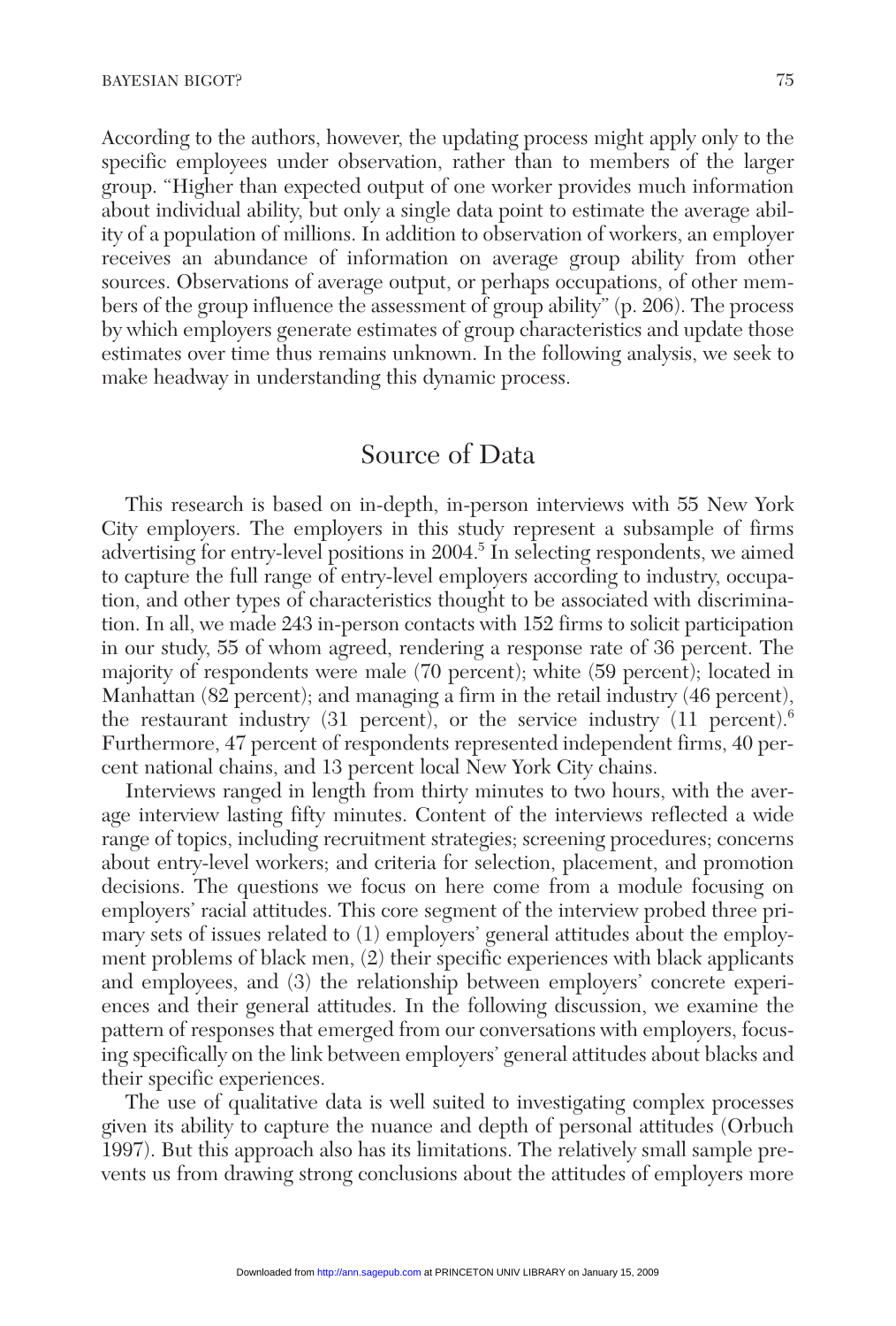generally. More important, the validity of findings from interview data depends on respondents' willingness to provide truthful answers to questions. Given the sensitive nature of this investigation, concerns over social desirability bias are highly relevant. As we discuss below, the candid answers we received from employers about their negative racial attitudes offer some reassurance that employers were not entirely self-censoring. At the same time, we must remain aware of the possibility that some responses may be affected by these concerns.

Despite these limitations, in-depth interviews provide a rare window into employers' thought processes and offer some leverage in understanding the complex process of attitude formation among this group. While we cannot conclusively adjudicate among theories based on the results from this study, we hope that our findings will be generative of hypotheses for further testing.

## How Do Employers Think about Young Black Men?

In talking about race, and in particular the employment problems of black men, employers' responses represented a range of views.<sup>7</sup> Some employers emphasized the structural barriers facing African Americans, including poverty, a lack of education, disadvantaged neighborhood contexts, and prejudice and discrimination. For example, one employer from a courier company emphasized the problems of residential segregation, discrimination, and incarceration as key barriers to black men's employment opportunities.

Well, there are of course the obvious problems of racial profiling where people don't want to hire them. They won't tell you that and you don't really think it happens as much in society. People think all of that segregation has ended, but it really hasn't.... Another problem, as a good example in terms of hiring people that have criminal backgrounds, a lot of people are not looking to take the chance, and unfortunately the number of African American men that have been incarcerated has just, in the past few years, been phenomenal. And so people don't stop to think that, let's say someone wasn't really involved in something. Maybe they just got caught up, so to speak. Some people may just think that, well you have been in trouble and so I don't want to hire you. So that is another aspect that keeps people from hiring black men.

Another employer from a retail chain pointed to a range of factors, from racism to a lack of education, that disadvantage black men in the labor market:

Racism is still a huge issue in America. . . . Especially like black men have been repressed for so many years, like due to every, like due to racial issues, a lot of them are very like limited in their, their work experience, or in their education levels, because the education system in New York City is terrible, like in public schools especially, like in the inner city, and you know, in the poorer neighborhoods, so . . . there . . . is a lack of education . . . and so many people can't, you know, afford to go to college. . . . And therefore there's so many jobs that so many people are trying to compete for. . . . You know I think that that's what a lot of the problem is for, for, for especially black men in, in this city.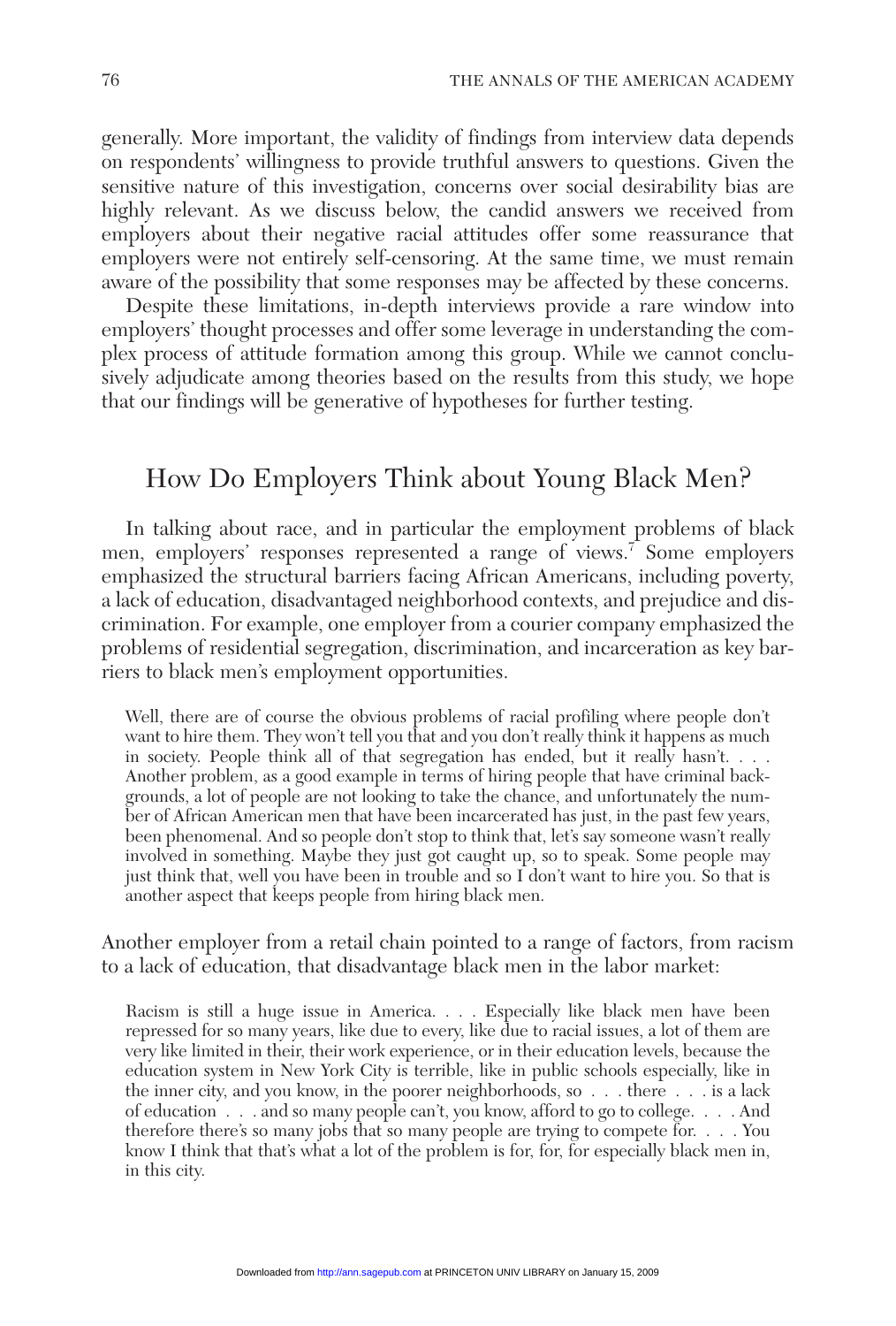Overall, more than 40 percent of employers commented on structural issues, about 15 percent of whom emphasized these factors as their primary explanation for the employment problems of black men.

By far, the most common explanations for black men's employment problems, however, focused on the individual shortcomings of black men themselves. More than three-fourths of employers mentioned individual explanations at some point in their discussion of black men's employment problems, with well over half (60 percent) emphasizing individual factors as their primary explanation. A wide range of perceived shortcomings were identified as primary explanations for black men's employment troubles, including concerns over work ethic, attire, and attitude, which we discuss in detail below.

Of course, we know from other research that Americans tend to give individualistic explanations for inequality in general, whether racial or otherwise (Schuman and Krysan 1999; Kluegel and Smith 1985; Jackman 1994; Bobo 2004). For example, in his analysis of General Social Survey data collected between 2000 and 2004, Hunt (2007) finds that at least half of Americans believed contemporary racial inequality to be caused by a "lack of motivation," relative to less than a third who cited discrimination as an important problem.<sup>8</sup> To some extent, then, the distribution of responses we observe reflects a more general reluctance to view inequality in structural terms.

At the same time, however, the content in these interviews goes beyond the standard narrative of "pull yourself up by your bootstraps." Certainly we also heard comments of this sort. One employer from a local restaurant chain, for example, insisted, "If you are persistent, something will eventually pan out for you. I am sure of it. If you really want a job, you will eventually find one." The comments we focus on in this analysis, by contrast, go well beyond these generic beliefs in individualism to reveal far more specific attributions about black men.

In asking employers to reflect on their experiences with workers from different racial groups, we are not simply asking them about their general beliefs about inequality; we are asking them to draw from their expertise as *employers* to help us better understand why the economic outcomes for some groups are systematically better/worse than others. Given their unique vantage point, we might expect employers to express attitudes about the characteristics of black and white workers that diverge from mainstream American racial attitudes. Because of highly segregated social networks, many white Americans' exposure to African Americans is limited to casual observation, brief encounters, and media representations. Most employers, by contrast, have had extensive contact with black workers and have had the opportunity to observe these workers perform specific tasks and responsibilities.

Under these conditions, then, we might expect employers' direct experiences to play a larger role in shaping their racial attitudes relative to other white Americans. Previous research provides only partial insight into this question. Bobo, Johnson, and Suh (2002), for example, find that employers' racial stereotypes are indistinguishable from those of the general public, suggesting that workplace power or experience does little to shift generalized racial associations.<sup>9</sup>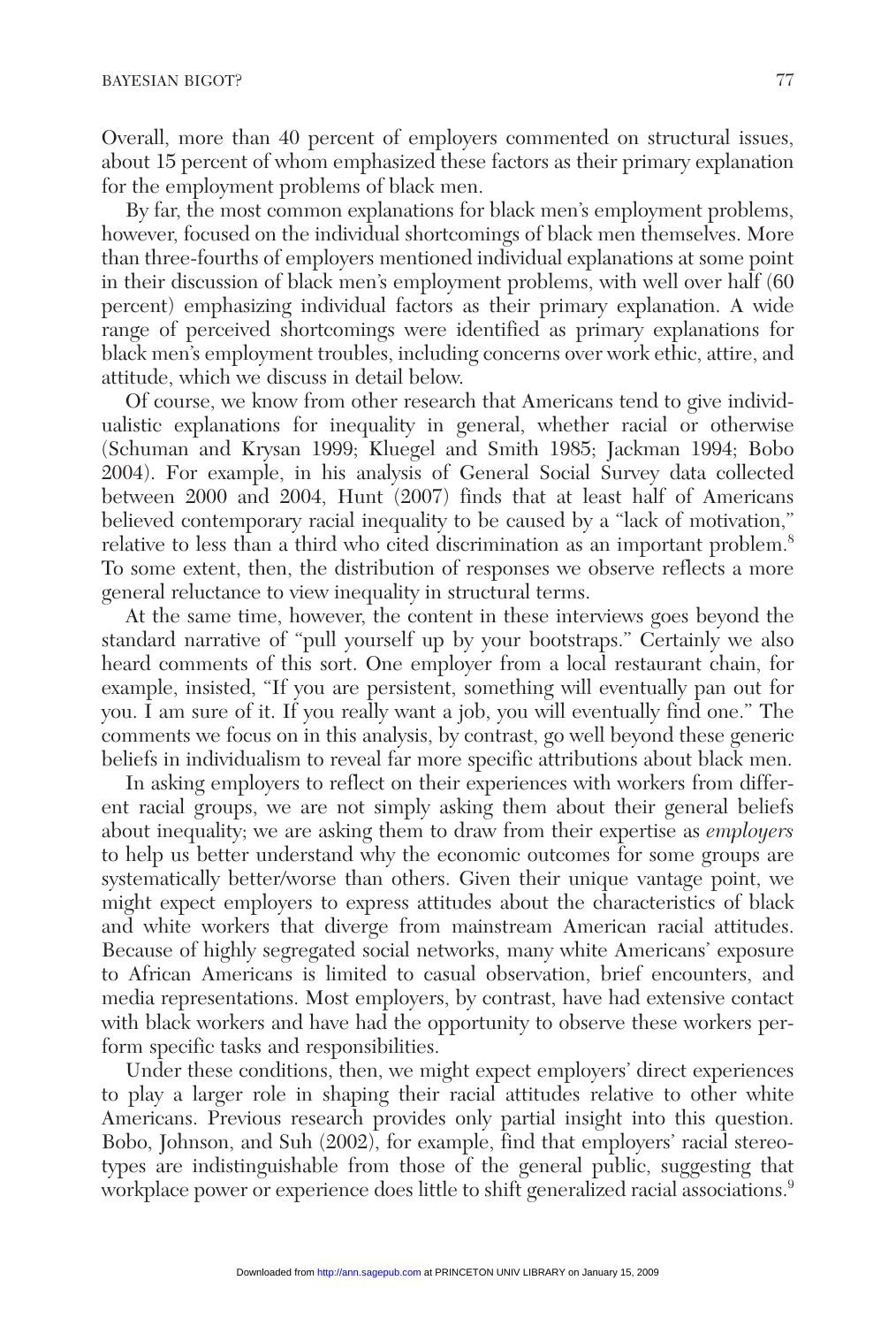At the same time, close-ended survey measures capture only one dimension of attitudes, potentially overlooking some of the complexities and contradictions embedded in employers' ideas about the characteristics of racial groups. The present study uses in-depth interviews to investigate employers' attitudes about and experiences with black men. We begin with an investigation of employers' general characterizations of black men, and then explore the degree to which these characterizations are rooted in direct experiences and observations.

### *Lack of a work ethic*

One of the most common themes we heard from employers centered on the perceived lack of a work ethic among black men (fully 55 percent mentioned this issue). Some of these employers referred to a general lack of motivation to work among African American men. Others described a desire among black men to take advantage of the system instead of working. One employer at a retail store said simply, "I will tell you the truth. African Americans don't want to work." A manager of a retail store said similarly, *"*They don't want to work—you can tell by the attitude, clothing, the general body language." The owner of a dry-cleaning store commented, "They just don't have any drive. No get up and go attitude." Likewise, a young male employer working in a national clothing chain stated, "I think for a lot of them they are too lazy to work so they are not going to work."

A human resources manager at a national retail chain, when asked what she thinks explains the employment problems of black men, explained,

- Employer (E): They are not as motivated as other races to, you know, to get out and do more and to improve or make themselves better. … [T]hey are not as motivated or determined to move up or to even do anything to improve themselves.
- Interviewer (I): What do you think this lack of motivation stems from?
- E: I don't know how to say this but probably laziness. Just being lazy and not wanting to work.

When asked the same question, the manager of a local restaurant chain in New York City first argued that more black men are employed than the statistics indicate because many work off the books. However, the employer then refined his initial explanation, stating, "Listen, I also think there is a degree of being lazy." As with many of the other employers interviewed, this manager seemed to believe that if black men were motivated to search for employment in a responsible manner, their employment problems would be resolved.

In several cases, employers attributed the lack of work ethic to a complex history of racism and paternalism. For example, the long-term manager of an industrial supply store in the Bronx noted, "In America blacks believe the golden opportunity is to be taken care of." Another employer who earlier had asserted that "African Americans don't want to work" elaborated on his initial comment:

Maybe they think that this country owes them so much. Because of slavery and all of that. They, they tend to forget that was a couple of years ago. Instead of catching up with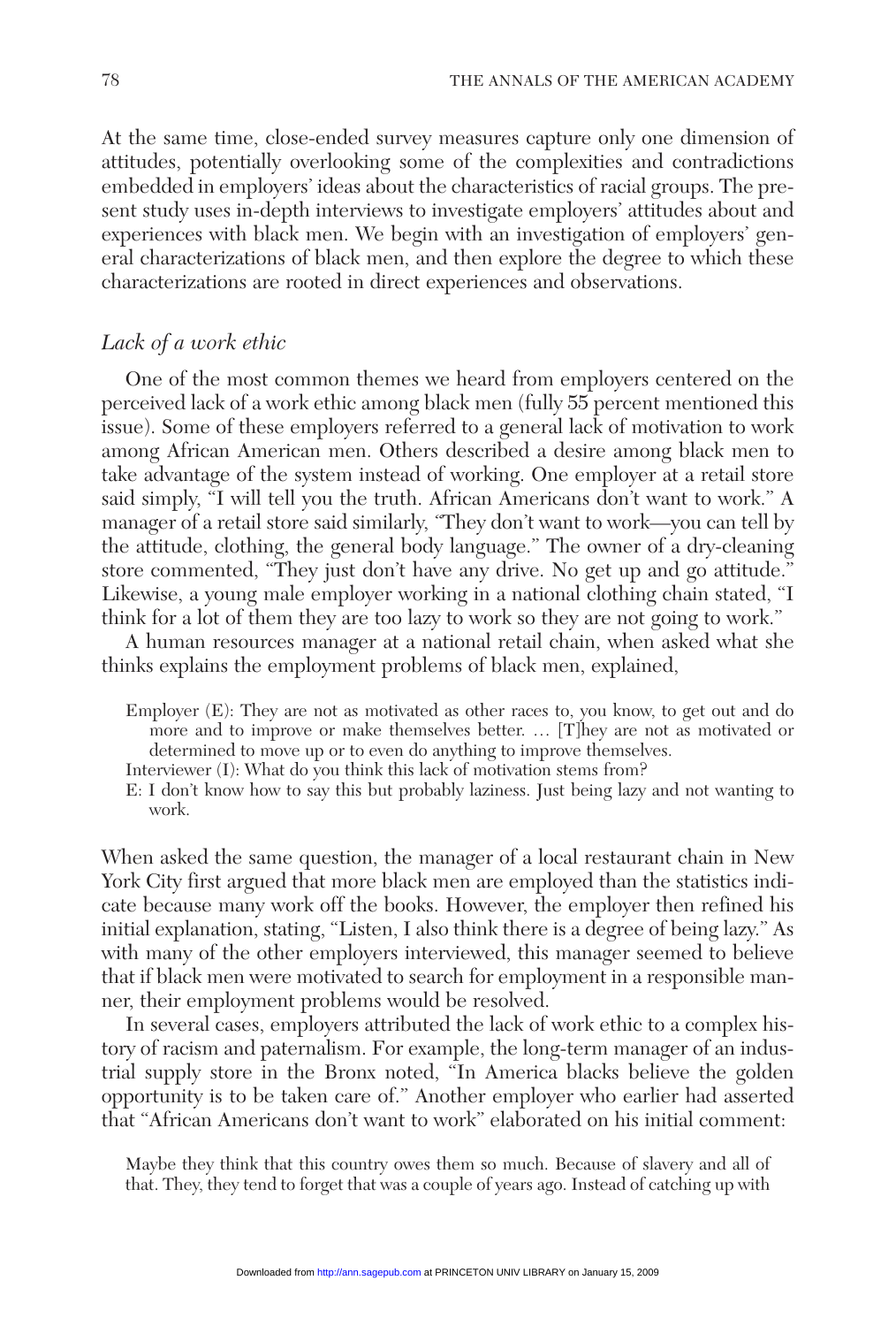The manager of a national restaurant chain expressed a similar view, differentiating between black men and black women. "I think the mentality is changing. I think [black men] are more accepting of letting the female work and they stay home." He went on to explain,

I think, you know, a percentage of it, probably has to do with them figuring out how to take advantage of the system. You know, with welfare or something like that. I do think that a lot of them have the mentality of: I'm black and the government doesn't help. So, let me do what I can to get from the government. Though Martin Luther King has changed the world, a lot of them have the mentality that it is still a white world.

A different employer emphasized that programs exist to help those in need of work but that black men elect to ignore the programs as they want "things handed to them." The main supervisor of a national food chain explained,

The key is, I think there are great programs out there, but people don't take advantage of them. It is probably laziness. You know, there are programs. But people are lazy. A lot of people want things handed to them.

Another employer focused more specifically on negative consequences of welfare dependence:

Unfortunately we've bred generations of welfare—of people whose . . . careers are . . . welfare and social agencies. And, uh, and it's unfortunate. A lot of these people just don't have any work values.

Applying a similar line of reasoning, the young manager of a local telemarketing firm expressed frustration with black men playing the "race card" as a way of escaping responsibility:

I mean, I do understand that sometimes the black man is racially profiled. So it is something they are always going to deal with. This is unfortunate for them, but I think they shouldn't even go there with playing the race card. I mean, a lot of them are like, "You treat me this way because I am black," and "I can't do this and I can't do that." I just think for a lot of them, it is that they just don't want to do things. They want to smoke weed and be a rapper.

Although this employer does see racial discrimination as a reality, he views it as more often used as a convenient excuse for failure than a direct cause. Underlying the employment problems of black men, according to this employer, is more often a simple lack of motivation and effort.

According to each of these employers, a lack of work ethic, motivation, and personal responsibility is pervasive among African American men, and together,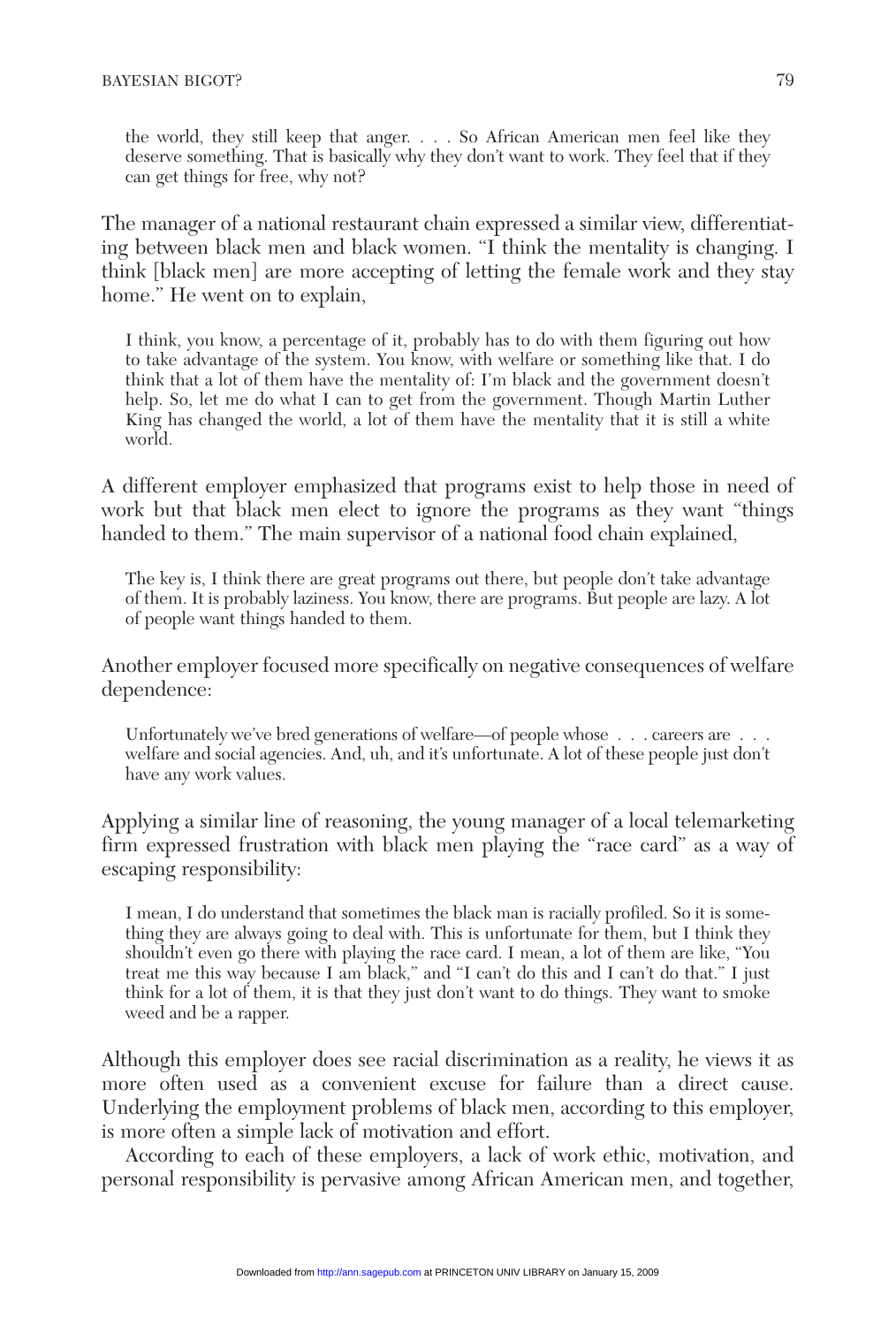these factors represent the primary causes of this group's employment problems. Historical social policies (e.g., slavery and welfare) are seen less as explanations for these patterns and more as convenient excuses available for African Americans in the abdication of responsibility.

### *Self-presentation*

A second persistent theme in the interviews was the issue of black men's selfpresentation (45 percent of employers mentioned this issue). In particular, employers highlighted problems of unsuitable appearance, negative attitude, and inappropriate conduct among black men. Particularly for positions involving customer service, employers expressed concern about the image projected by black men in their attire and attitude. An employer representing a local New York City clothing chain remarked,

Sometimes these people looking for a job, why would they have a do-rag on and jeans? Why would they? You know, just the way you present yourself, it's how you are. . . . The black male, yes. It's just the way they carry themselves.

Another employer, the manager of a children's clothing store, when explaining why black men have difficulty securing employment, stated,

The way they present themselves in the store. If they come in, and excuse the word, but they are all thugged out, it is not somebody I want on my sales floor.

Also placing significant weight on the role of appearance in securing employment, an employer representing a popular local New York City retail chain commented,

If you go out looking for a job with caps, baggy pants and triple x t-shirts or whatever, you can't expect someone to hire you like that. Why don't you put on some decent clothes and go look for a job? That is the mistake minorities, black and Hispanics tend to do. They look for a job, and when they don't get hired, they automatically say it is discrimination.

The manager of a retail clothing chain complained, "[Black men are] usually, like very urban looking, baggy pants, you know, just like baggy clothes, hat." Likewise, an employer for a moving company said, "I think people who come in wearing baggy pants or something like that just make a bad impression. You can be green, orange, purple, or whatever. It doesn't matter, it isn't good."10 For these employers, the problems of attire—and specifically the issue of baggy pants—signaled a lack of professionalism or an ignorance about appropriate work attire, something they often associated with black men.

In addition to matters of appearance, employers' comments about the selfpresentation of black men also emphasized issues of attitude and conduct. Black men were often perceived as having a "bad attitude" about work or relations of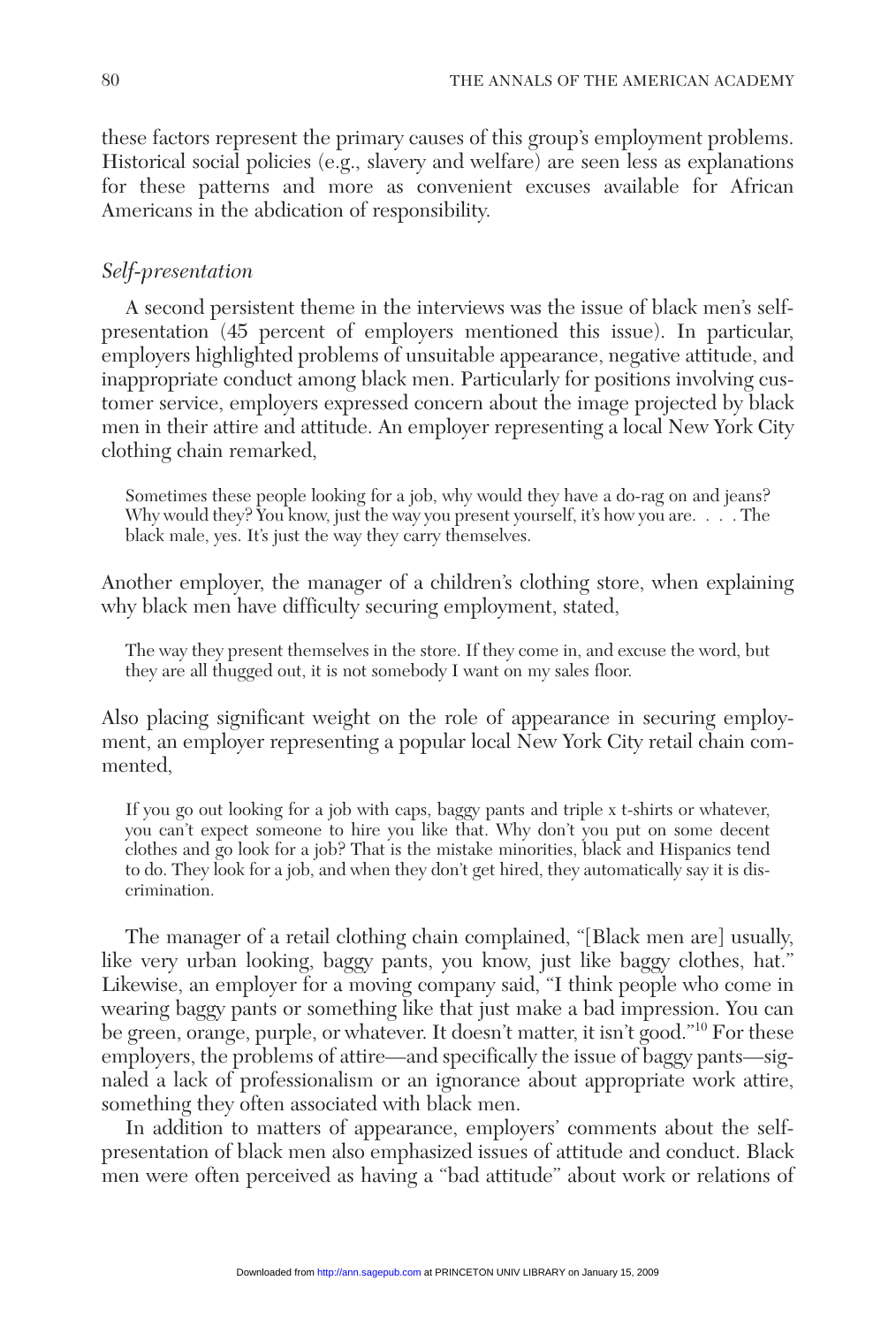authority, or at times behaved in ways considered inappropriate for mainstream work environments. When considering the employment problems of black men, an employer from a national clothing chain explained, "It's just the way they carry themselves." Another described black men's tendency to present "language and the attitude, like gangsta or street."

The manager of a large national retail chain noted that differences in the selfpresentation and conduct of black and white men affected the way they are perceived by employers and customers:

I have heard people say that it is easier to deal with a white person more than a black person. I guess because they feel black people are always loud and hyper. Which is true. White people may know how to carry themselves a little better than black people. Black people always want to make a scene and always want to be heard.

A manager of a national retail store emphasized the distinction between qualifications and self-presentation, with the latter undermining the former in the case of black men:

You know, I know a lot of black males and I know how they react to things and I know why they don't get jobs. I kind of know why. Some of them are actually qualified for jobs but they go in with that attitude. It is all in how they present themselves.

Several employers commented on the attitude problems they perceived among young black men as reflecting a sense of hostility or resistance to authority. An employer from a small, independent retail store stated, "[Black men have] this kind of attitude that is, is umm, resentful. It is hard. It is not an attitude that is favorable for business." An employer representing a large national clothing chain emphasized that black men don't present themselves to employers appropriately because they have a chip on their shoulder:

- I: Why do you think they are not presenting themselves in what you think is the best way? Where does this stem from?
- E: Um, ego and insecurity. The insecurity part is that they don't feel that they are right for the job. They lack that confidence but yet their ego won't let them admit it so they have a chip on their shoulder.

The owner of a local garment factory echoed some of the same concerns:

[Black men] act a little more belligerent than others. There is the attitude and pattern of animosity with this group. They have a chip on their shoulders. They think, man, you are white and that is why you don't give me a job. That kind of thing. . . . The black male will come and say I am better than this and better than that and so on. So there is more of a macho type of attitude with the black male. When you go for a job you have to be, besides appearing decent and trustworthy, you can't look macho or act like you are better than other people.

Another employer at a retail store found it difficult to advise young black men about appropriate attire because of their resistance to authority.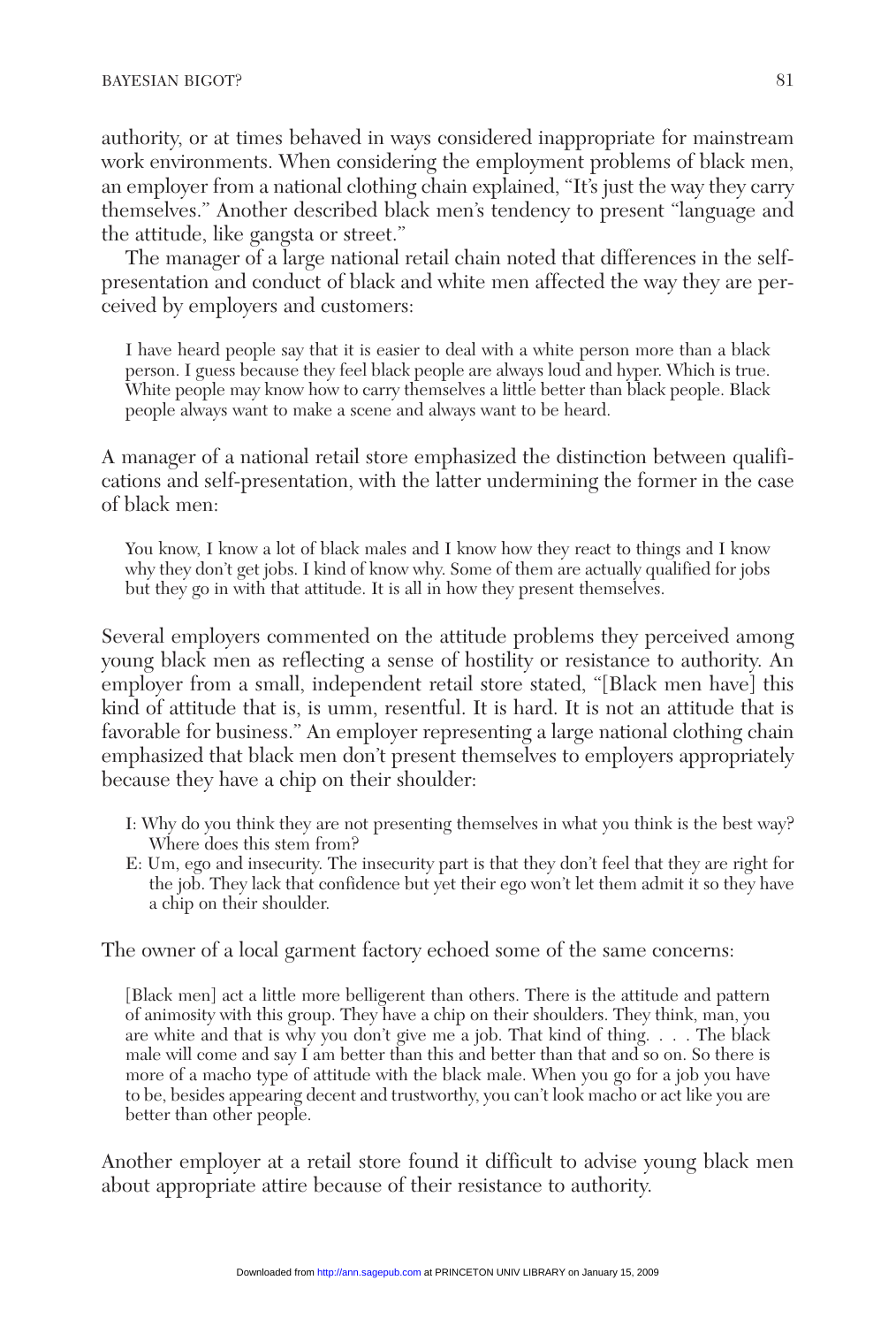I think that it is hard for these men because they are too proud. Especially the younger guys, the eighteen- and nineteen-year-old black guys that come in here, are like, "Who are you to tell me no?" They have a real problem with authority.

These employers perceive black men to exhibit styles of dress or demeanor that present barriers to their mainstream involvement in the labor market. Concerns about the self-presentation of black men, ranging from baggy pants to bad attitudes, were viewed as a key obstacle to employment for this group.

#### *A threatening or criminal demeanor*

A final major theme in employers' general comments about black men focused on a perceived threatening or criminal demeanor. Extending comments about the "hardness" or "animosity" of black men discussed above, roughly a third of employers mentioned concerns of this sort. According to an employer from a local garment factory,

I find that the great majority of this minority group that you are talking about either doesn't qualify for certain jobs because they look a little bit more, they come on as if, well, they are threatening.

An employer from a popular national clothing chain dismisses the racial frame initially but ultimately reached a similar conclusion:

I don't know if I consider it on a race level. I just consider it more on approachability. And if someone seems intimidating, you know, and which, stereotypically might be, you might consider like a Hispanic person or a black person more intimidating than like a white person.<sup>11</sup>

Other employers focused more specifically on concerns about criminality. According to one employer from an ice cream chain, for example,

I notice here working in the store, sometimes, a group of young black males will come in. And sort of, a red flag goes up. Everything stops, and you wonder, what are they going to do? Are they here to buy something? There is a general belief that, because of the way they dress and how they carry themselves, that they are trouble.

An employer from a retail store explained, "I mean, black males are not expected to go out and work, because they are doing other illegal things in the neighborhood." Likewise, an employer for a moving company pointed to the lure of criminal activity among African Americans:

They see the drug dealer who is driving around in a Lexus, and then they see me in a Chevy, and they say I don't need to be a mover. I don't need to work sixty hours a week. I can go hustle stuff on the corner and drive a Lexus.

Another explained simply, "Half of them are in jail." These employers associate black men with danger, crime, and the criminal justice system, factors that appear incompatible with legitimate work.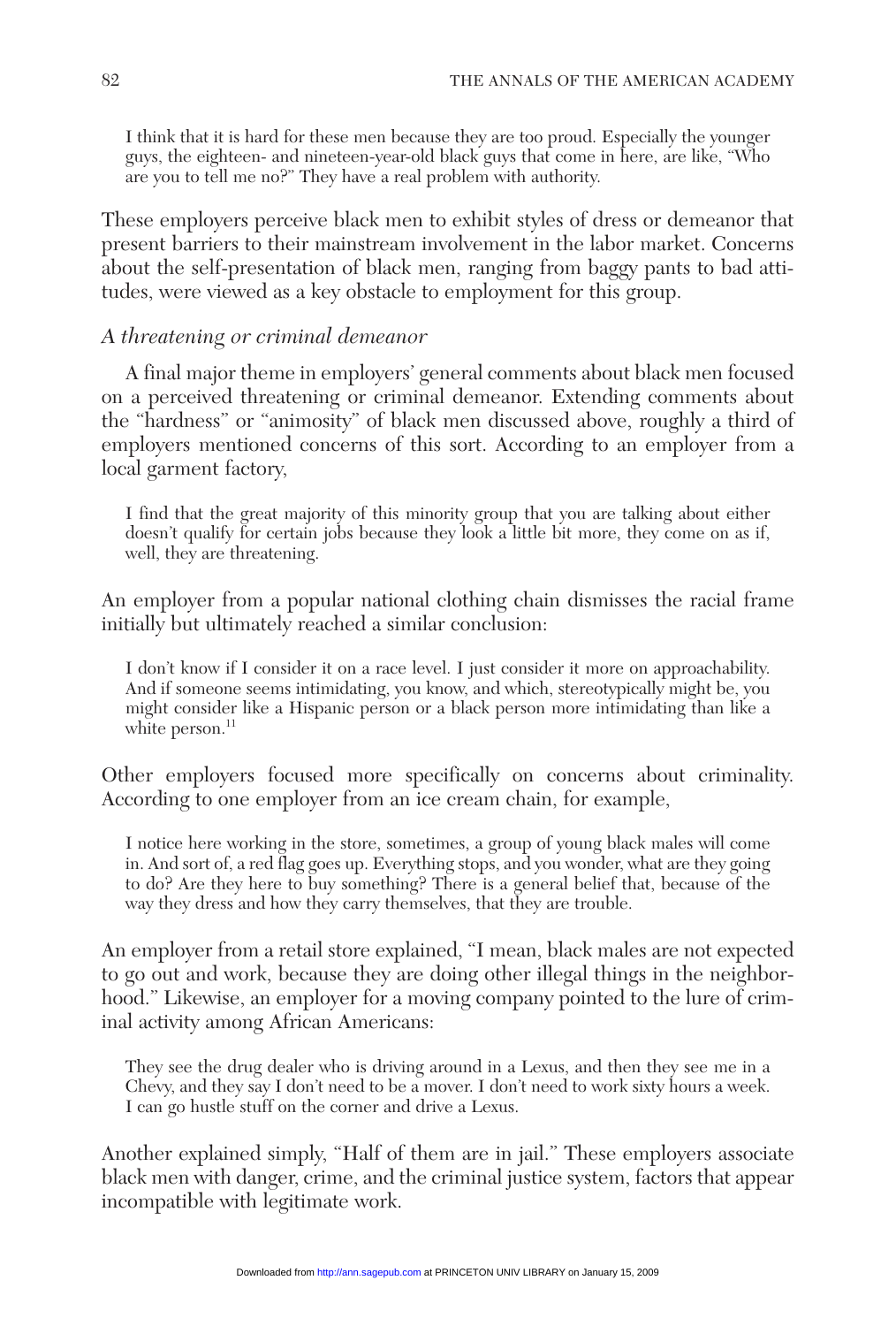Overall, then, we find fairly pervasive negative attitudes about black men as a group. While some employers did place more emphasis on lack of opportunity, prejudice, or other more structural factors, the majority of employers pointed to specific deficiencies among black men that led them to have difficulty in the job market. Our next set of questions seeks to investigate to what extent these negative attitudes are a function of employers' direct experiences.

## Are Employers' Perceptions Informed by Experience?

In discussing their general attitudes about black men, many employers inevitably referred to specific observations or experiences in their own workplace. These anecdotes point to one potential source of employers' general attitudes, though they tell us little about the overall distribution of experiences. Our next set of interview questions, then, attempted to elicit more systematic information about employers' experiences with applicants and employees from various racial groups.12 In particular, we asked employers to consider the extent to which the characteristics they had described to us were reflected in the black applicants or employees they had encountered over the past year.

In some cases, there was clearly a link between employers' general attitudes and their direct experiences. For example, one employer who had expressed negative views of blacks generally ("basically these people are lazy") went on to describe the differences he has observed between black and white applicants.

Black people, mostly, yeah I can say that they come in, and "Are you hiring?" That's their question, and then that's it. They don't have, they are not prepared at all. I give them an application and they don't show up back with it. It's like, "I'm taking it, but let's see what happens. . . ." White people . . . they mostly come with resume already done, the paper with them.

Another employer who had commented earlier on dysfunctional culture affecting "people that come from two or three generations that are on welfare" described the differences he observed:

Well for my business I am looking for somebody that comes dressed for the interview. If you walk in with baggy jeans it is not even worth talking to you. This is something I have observed with black men. I mean, yeah, I definitely have noticed that a lot of black male applicants typically don't know how to properly talk to me, or they leave messages on the phone that aren't really what I am looking for. I mean, they just don't seem energetic or like they really want this job.

An employer from a national service organization commented on her experiences with black applicants who seemed to take job opportunities for granted, not demonstrating suitable interest or seriousness of purpose.

People will call here and you will try to schedule them for an interview. So you will offer them an interview, and they call up asking for one, and they say things like, "Yeah, I don't know if that time works for me." You know what I mean? It is just not proper etiquette.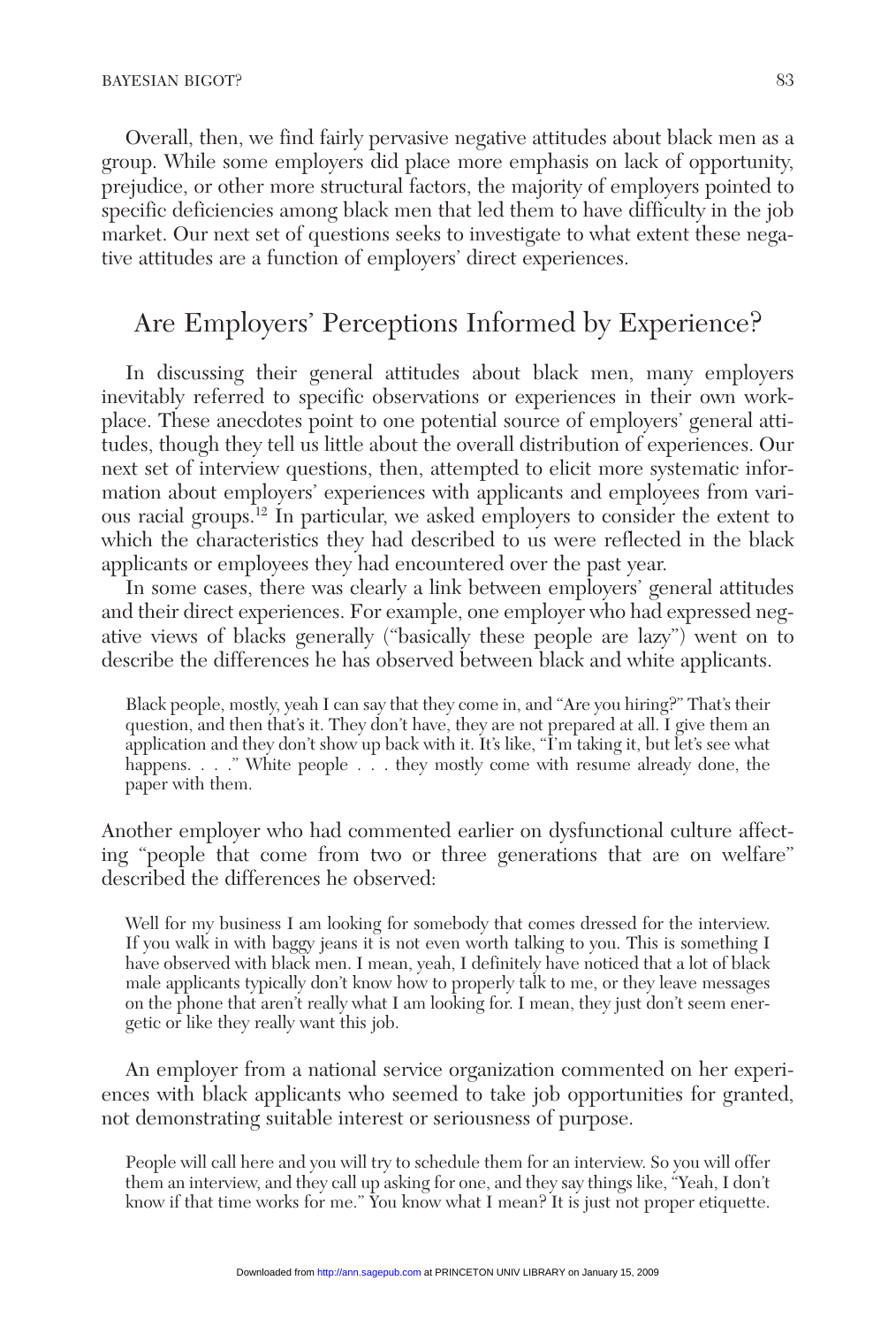While we were conducting an interview with the manager of a local telemarketing firm, a black male job applicant entered the room, dressed in baggy clothing, and asked to schedule an interview. The manager replied that the individual would have to come back later in the week, to which the applicant stated, "Gotcha. See you then." After the applicant left, the manager stated, "Not gonna hire him. See what I mean? Where did he learn that 'gotcha' was the right thing to say to a potential boss? And see what I mean about attire?"

A number of the employers we spoke to reported at least some negative experiences with black applicants and/or employees, ranging from comments about individual workers to descriptions of more general patterns. Overall, among our sample of white respondents, employers were more likely to note racial difference among their applicant pool (46 percent) than among their employees (34 percent).13 This suggests that employers are doing an effective job at weeding out good employees from a more heterogeneous applicant pool. At the same time, note that more than half of employers claim not to notice racial differences in the quality of their applicants, and fully two-thirds of employers notice no racial differences among their own employees. In these cases, there is often little relationship between the impressions they report about African Americans generally and their own direct observations of black employees.

For example, one employer earlier emphasized the lack of work ethic among blacks ("just being lazy and not wanting to work") as the major factor for their employment problems; but when asked if she had observed these problems in her workplace, she replied, "Well no. . . . Of course once in a while they goof off, but that is across the board. I don't see any differences between groups." A video store employer acknowledged that stereotypes were often quite different from reality: "There are people that say there are differences in work ethics of black men, but I have no specific thing like that that I have noticed. Absolutely not. The worst employees have been the non people of color. They have been the worst."

An employer who earlier had alluded to the problems black men have with "presentation" and "attitude," went on to describe his employees with the following comments:

- I: Among your employees, have you noticed differences in the work performance of blacks and whites?
- E: Um, do you mean in terms of work ethic?
- I: Sure.
- E: They really have a nice work ethic.
- I: What about comparing whites to blacks?
- E: In my experience blacks will outdo them.
- I: Blacks will outdo whites?
- E: Yeah, once you get the right person. Sometimes with an entry-level, they don't seem as committed.
- I: You mean your white employees?
- E: Yeah. It is like they think they are above this. I don't find this with the black employees.

An employer for a retail clothing store (who had referred to blacks as being more "intimidating" than whites) came to a similar assessment about her own employees: "It's hard to compare because it's different types of work that they're doing,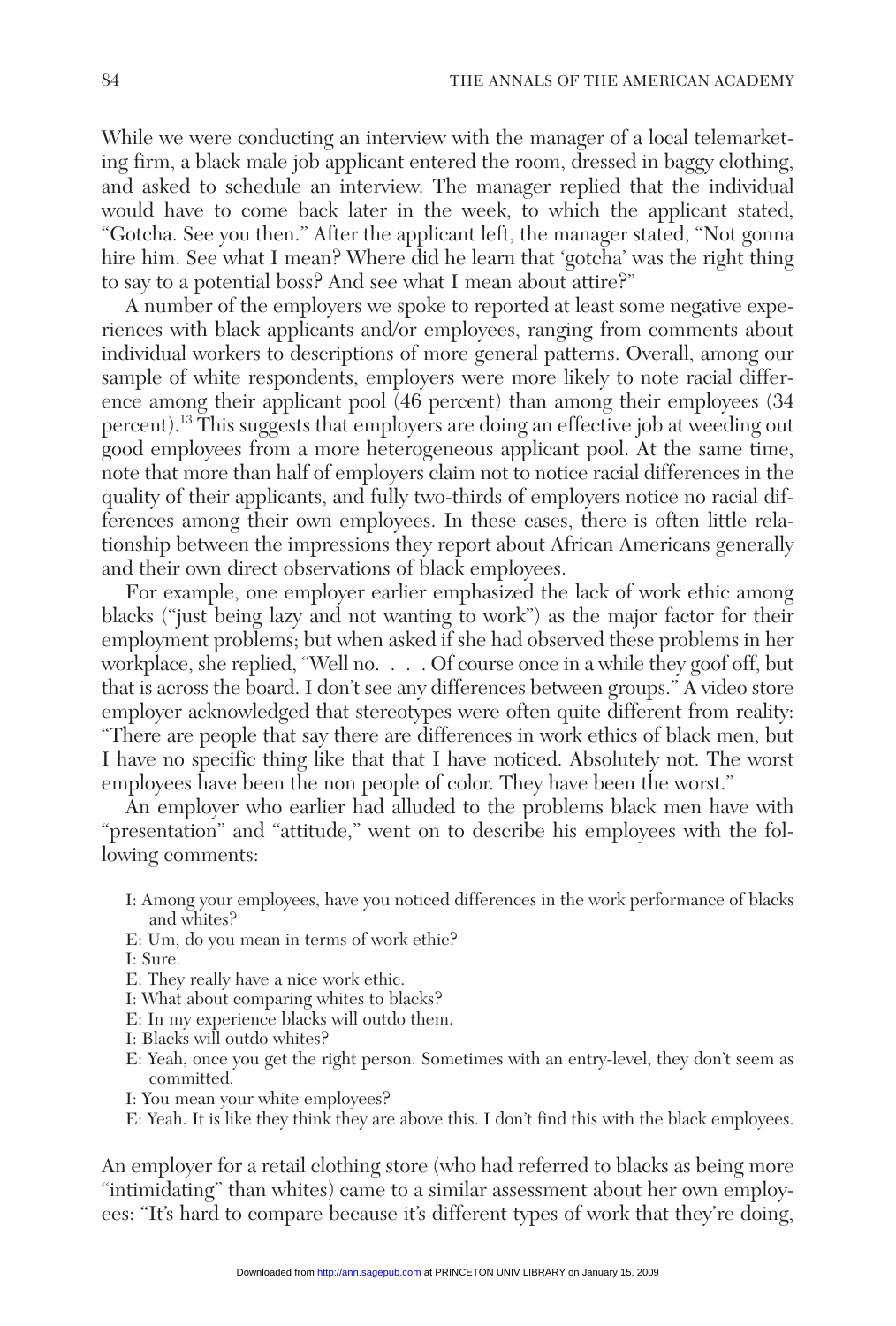but I would say that the people who are not of Caucasian descent work a little harder than the white kids."

In several cases, employers did acknowledge differences among workers but accounted for them along nonracial lines. We asked an employer who had earlier emphasized the importance of attire for her workers:

- I: Do you observe that black male applicants are more likely than white male applicants to present themselves to you inappropriately?
- E: No not really. I think it is a problem for all of them. I think just men in general.

In another case, the employer started out describing the problematic applicants she deals with. When we pressed her to consider whether these characteristics were more prevalent among black men, she thought about the question and then reframed her comments in terms of age.

- E: They don't come in dressed, they don't come in and speak to you in a correct way. They speak like they are hanging out and not looking for a job.
- I: Okay, so do you notice that black males come in not prepared or dressed appropriately more often than white males that are looking for jobs?
- E: I think it is about the same honestly. It is more about the age. The high school kids are the ones that don't come in dressed like they are looking for a job. As they get older you can see the difference because they are coming in in slacks and they are coming in in a shirt and they are speaking to you. They aren't just like, "Here is an application," and then they walk out the door.

These employers appear to have identified a cluster of behaviors or styles of presentation that signal poor performance, some of which are often associated with African American men, but when pressed to make sense of their observations, they focus on a different set of categories. Of course, it may be the case that employers feel uncomfortable making racial attributions and thus retreat to a language of gender or age out of social desirability concerns. We have no way of conclusively ruling out this possibility. At the same time, given the extremely candid racial remarks made by these employers just moments before, we feel some reassurance in taking these responses at face value. These comments lead us to believe that employers felt sufficiently at ease to speak in racial terms, and thus, we see little reason that they would suddenly retreat into a more politically correct style of discourse. In fact, we were concerned with the opposite effect, that employers would feel some pressure to come up with specific examples of poor performance among their black employees, if only to maintain consistency with their earlier comments. Quite the contrary, we found employers repeatedly emphasizing the lack of clear distinctions between black and white applicants and employees, even as these comments appear to contradict earlier statements about the generalized characteristics of black men.

As a final example of the disconnect that often appeared between employers' expectations and outcomes, one employer from a small retail store describes her recent experience with a black man she had hired for a stockperson position in her retail store: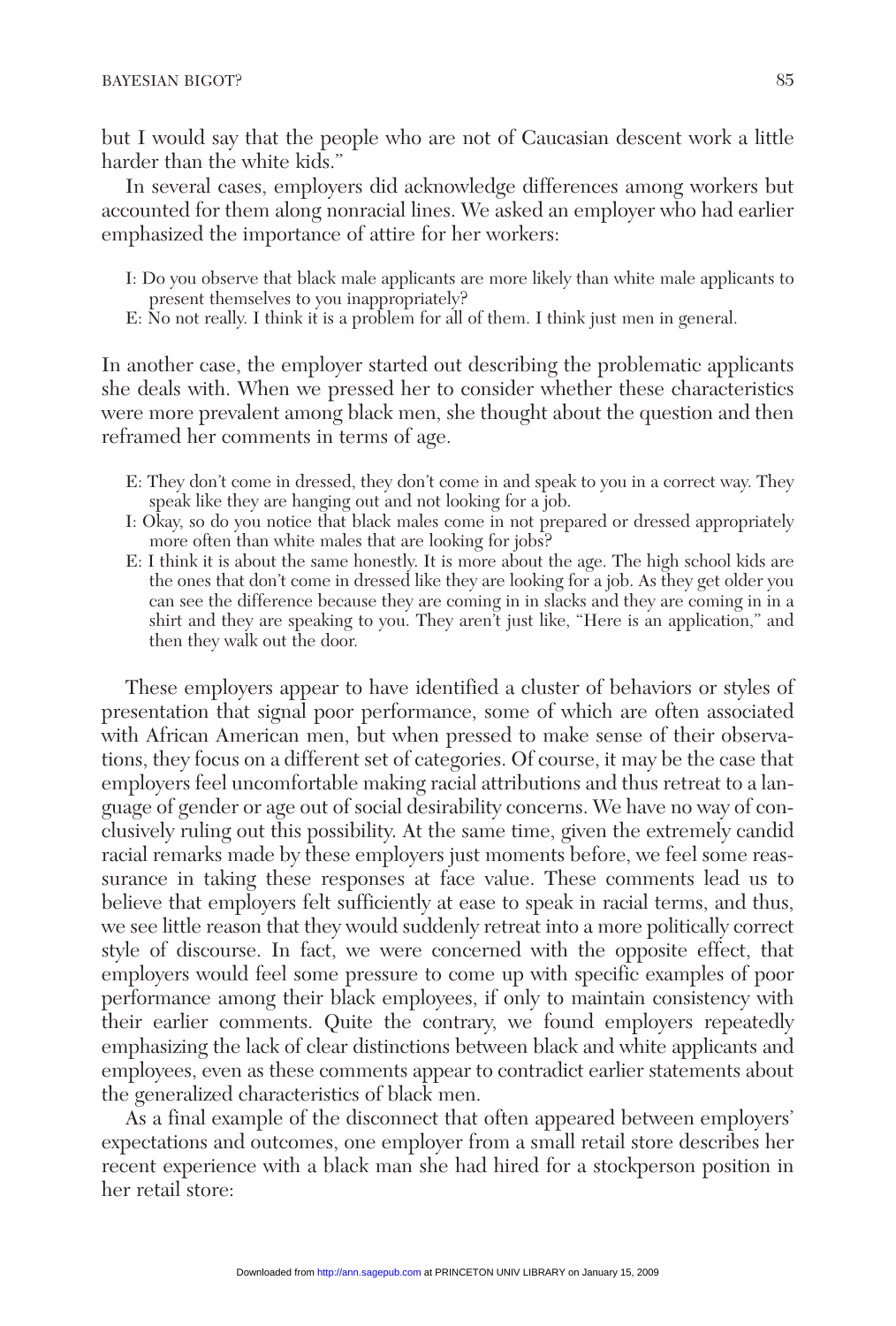Like, last year. I had this guy come in, with a big hat and a big jacket. I don't know if he had a criminal record, but he looked like it. But I was so desperate that I hired him. [Laughs] He was OK. But the way he dressed. Sometimes the way they dress. It is bad. I mean, a big hat. You try to be nice, but at the same time, I don't need a guy with a big hat. [Laughs] I was surprised that he worked out well. He finished the season very nicely."

In this case, despite the fact that the employer viewed this man as poorly dressed and potentially criminal, he ultimately wound up being a reliable employee. Indeed, employers frequently acknowledged that their first impressions of applicants were often completely off base. Here, the employer recognized her misjudgment, and yet, there is little sign that this experience caused her to rethink her more general, negative impressions of black men. Earlier in the interview, this employer had characterized black men as having attitude problems. "Socially there is a difference. In the neighborhood [black men] have a kind of attitude, that is, is um, resentful. It is hard. It is not an attitude that is favorable for business." Although here (and in other comments), she insists that her own experiences with black employees have been overwhelmingly positive, she retains strong negative impressions about black men "in the neighborhood," the source of which remains unknown.

> *[E]mployers frequently acknowledged that their first impressions of applicants were often completely off base.*

# How to Explain the Gap between Employers' Perceptions and Experience?

Whereas most of the employers in our sample expressed consistent negative attitudes about black men, far fewer could identify specific patterns or experiences among their own applicants or employees to fit these characterizations. How can we account for this surprising disconnect? While the results of this study cannot provide a definitive answer, we consider several plausible explanations.

### *The salience of negative events*

First, it is possible that while employers' experiences with black applicants or employees *on average* may be similar to those with whites, a small number of negative experiences may hold especially strong weight in shaping attitudes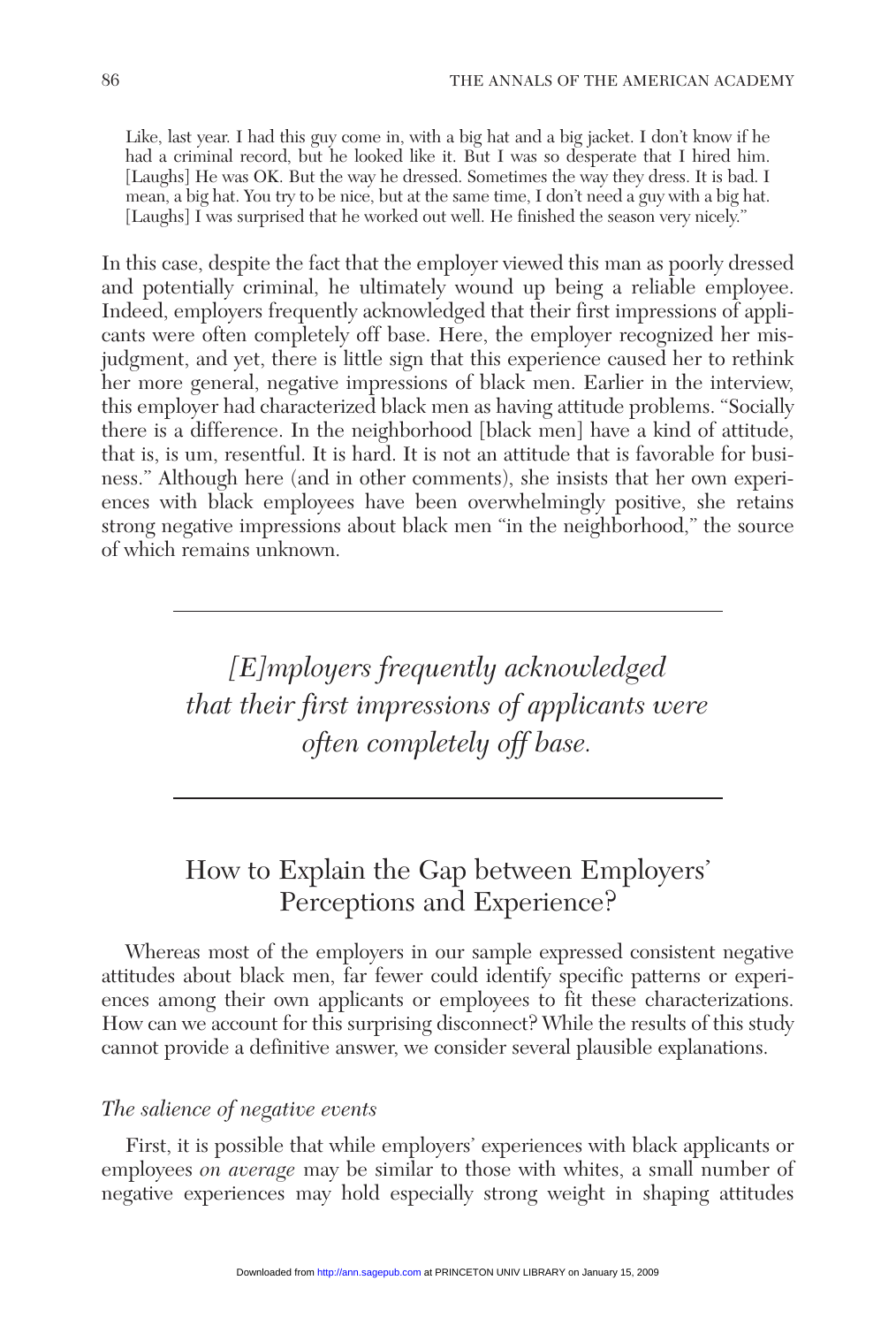(Fiske 1998). Indeed, several of the employers in our sample referred to singular experiences that, while not representative of their experiences more generally, seemed to shape their associations of specific groups. According to one employer from a national retail chain,

You know, everyone has a couple of bad hires. And you remember those very vividly. And who that person is can really impact. [He describes a negative experience with an African American female employee.] That person just stuck in my head. That was the first time I had done hiring during a holiday season, which is pretty stressful. And that person just stuck in my head. And I could see her. It was hard to not see her in other people that you meet.

According to this employer's account, one particularly negative experience with a black employee colored the employers' expectations of blacks in the future. Where this employer also noted a number of positive experiences he had had with African American employees, this negative experience appeared to carry especially strong weight.

In another case, an employer for a retail clothing store spoke about his negative experiences with a few black employees at a previous company.

One of them in particular was threatening me and telling me after I fired him that he was going to wait for me outside and that he was going to get me. So that kind of thing sometimes gives you a vengeance. So, you know, you become biased a little bit.

Again, this employer acknowledges the ways in which a particularly unpleasant encounter contributed to his biases against black men more generally. It may be the case, then, that where employers may have had only a small number of unusually negative experiences with African Americans, these incidents may be the driving force behind generalized negative attributions. Benign or positive experiences create less salient memories, even if more prevalent overall.

At the same time, only a few of the employers in the sample reported extreme negative experiences, and more than half reported that their experiences with black and white applicants and employees were roughly comparable.<sup>14</sup> Without salient negative experiences coloring attitudes, what then might explain employers' persistent negative racial attitudes?

### *Selection and screening*

A second possible explanation for the disconnect between employers' characterizations of black men in general and their direct experiences has to do with the various selection and screening procedures that weed out the most undesirable members of the group. Indeed, recall that employers were significantly more likely to report noticing racial differences in the characteristics of their job applicants than among their employees (46 versus 34 percent), suggesting that the hiring process leads to a more even distribution of productivity characteristics among black and white employees than exist in the general population. As one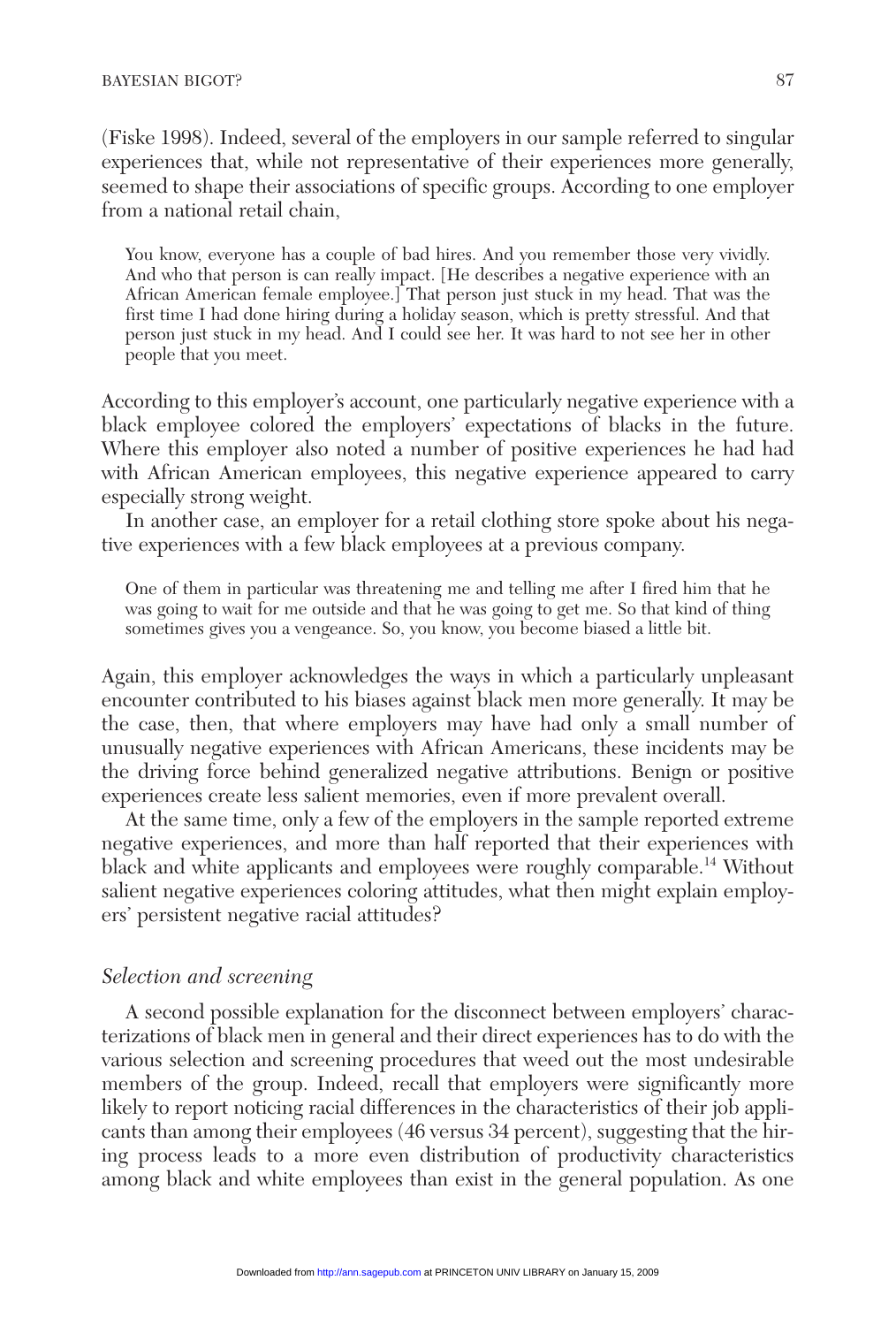employer mentioned, "Yeah, once you get the right person . . . ," indicating that the selection process can yield high-quality black employees, even if there is a great deal of variation within the general population. Recognizing that employees are not picked at random, we asked employers to comment separately on their perceptions of the applicant pool, expecting that racial differences may be more pronounced before the employers' active screening. The fact that more than half of employers claim not to notice racial differences even at this stage suggests that more remains to be explained than employer sorting.

Of course, the hiring process is not the only selection process at work. Showing up to apply for a job itself involves a process of selection, with the search process requiring some degree of organization, motivation, and a commitment to formal work. Particularly in recent years, as we have seen increasing numbers of young black men exit the labor force altogether (Holzer, Offner, and Sorensen 2005), selection into labor force participation may differentiate the types of black men employers encounter among their applicant pool from those in the general population.

This research does not make claims about employers' accuracy in detecting population-level characteristics relative to those observed in the workplace. Rather, we simply note that for many employers, whatever sources of information they use to infer general characteristics of black men, direct experiences with black applicants and employees do not appear dominant.

> *[F]or many employers, whatever sources of information they use to infer general characteristics of black men, direct experiences with black applicants and employees do not appear dominant.*

### *Updating versus subtyping*

A third potential explanation for the disconnect between employers' general attitudes and their specific experiences draws upon the social-psychological concept of subtyping. Where Bayesian models of updating assume that individuals incorporate new information by refining their expectations in ways consistent with their experiences, social psychological models emphasize the cognitive resistance to information that is disconfirming of expectations (Fiske 1998). A wealth of experimental evidence illustrates ways in which individuals are prone to view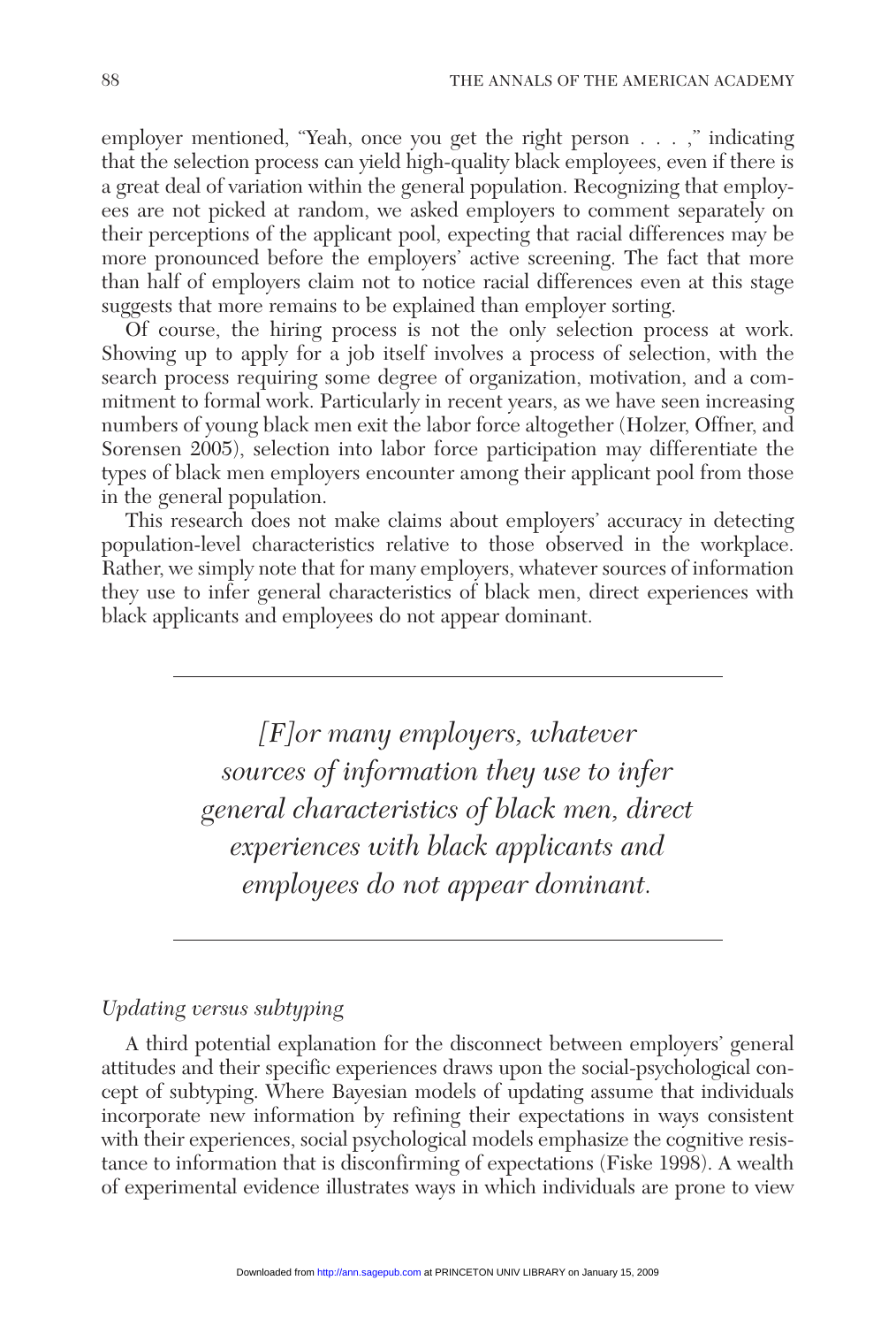those who do not conform to stereotypes as exceptions, unrepresentative of the group as a whole, rather than as impetus for stereotype refinement (Taylor 1981; Weber and Crocker 1983). The creation of a subtype allows group stereotypes to remain intact in the face of disconfirming information.

Figure 2 applies the theory of subtyping to the schematic model proposed earlier to reveal a potentially different set of processes shaping racial attitudes. Here, instead of (or in addition to) known group characteristics and prior experiences being the predominant sources of racial attitudes, cultural stereotypes and media imagery play a strong role in shaping group expectations.15 Those beliefs then translate into hiring decisions, which in turn provide a range of direct experiences for employers with black workers. But instead of positive experiences with black employees—as many of these employers report—leading to an updating of beliefs about blacks in general, we see a process of subtyping. As the saying might go, "*My blacks* aren't like blacks in general." Employers view their own black workers as a special subtype whose characteristics have little bearing on their evaluations of the larger group. Correspondingly, we see no pathway linking direct experiences with general beliefs.

Of course, this simple model does not capture the many nuances of attitude formation and change, which certainly contain a more diverse set of influences and pathways than are represented here. Rather, this basic schematic serves to represent one important alternative to the model proposed earlier, in which information flowed from the general to the specific and back again in ways that enhanced accuracy over time. Here, by contrast, an updating of expectations may occur with respect to specific members of the group (the subtype), but little revision of employers' more general attitudes is expected.

The analysis likewise does not imply that employers are necessarily wrong in their assessments of various group characteristics. It may be the case that employers' information about African Americans as a group is accurate and that the various selection processes at work (with individuals selecting into labor market participation and employers selecting workers) simply yield a more advantaged subgroup to which employers are exposed. This research makes no claims about the relationship between employers' attitudes and the "true" characteristics of African Americans. Rather, the findings suggest that, whatever sources of information they may be drawing from in forming racial attitudes, employers do not seem to draw heavily from their own personal experiences.

## Conclusion and Discussion

The findings of this research suggest that, while most employers expressed strong negative views about the characteristics of African American men, fewer than half of these employers reported observations of their own applicants or employees consistent with these general perceptions. Where employers may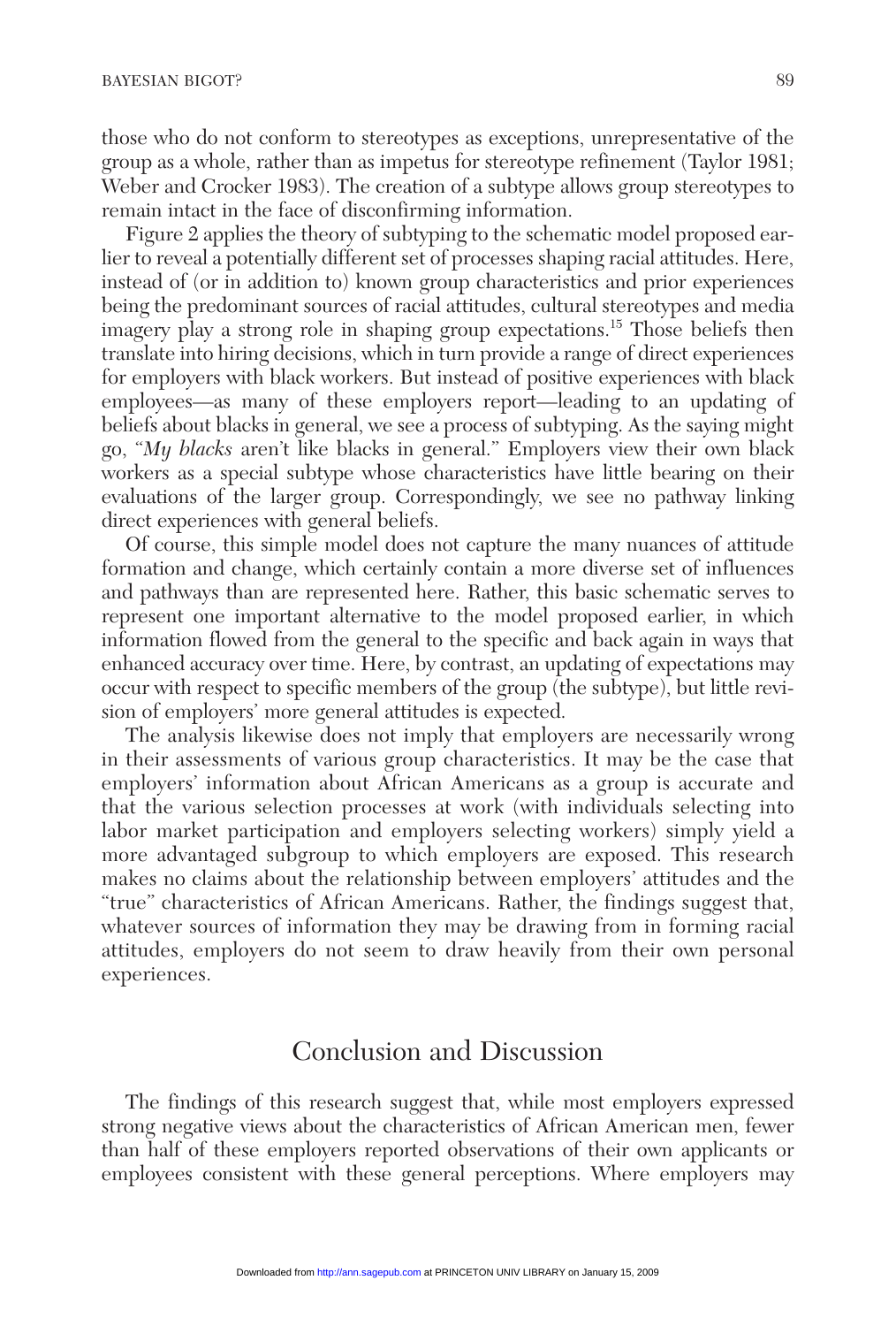FIGURE 2 **RESILIENCE OF STEREOTYPES**



update their expectations regarding individual workers, these experiences do not seem to have noticeable effects on their attitudes about the group as a whole. Rather, employer attitudes appear more consistent with a model of subtyping, in which individuals who do not conform to a stereotype are viewed as exceptions whose characteristics have little bearing on the larger group.

Employers surely receive relevant information about various groups from sources other than direct workplace experience. They observe and interact with people in public spaces, they read newspaper coverage and watch TV news, and they are aware of racial inequality and have their own ideas about how and why this inequality is generated and maintained. These sources of information surely provide valuable complements to direct workplace experience. At the same time, it is surprising that the experiences employers report from their own direct observations do not carry greater weight in their general attitude formation. These results suggest that simple contact and exposure are themselves insufficient to revise deeply embedded racial attributions.

This analysis holds potentially troubling implications for hiring behavior. We know from the results of field experiments that employers consistently avoid black workers, hiring them at roughly half the rate of equally qualified whites. Where models of statistical discrimination might interpret this behavior as the rational response to observed differences in the productivity of black and white workers, the present research questions this conclusion. The majority of employers who report positive experiences with black workers (or no differences between black and white workers) nevertheless maintain strong negative attitudes about black men generally. To the extent that these attitudes shape hiring decisions, even in the scenario of equal productivity among black and white workers, we would expect the problems of hiring discrimination to persist well into the future.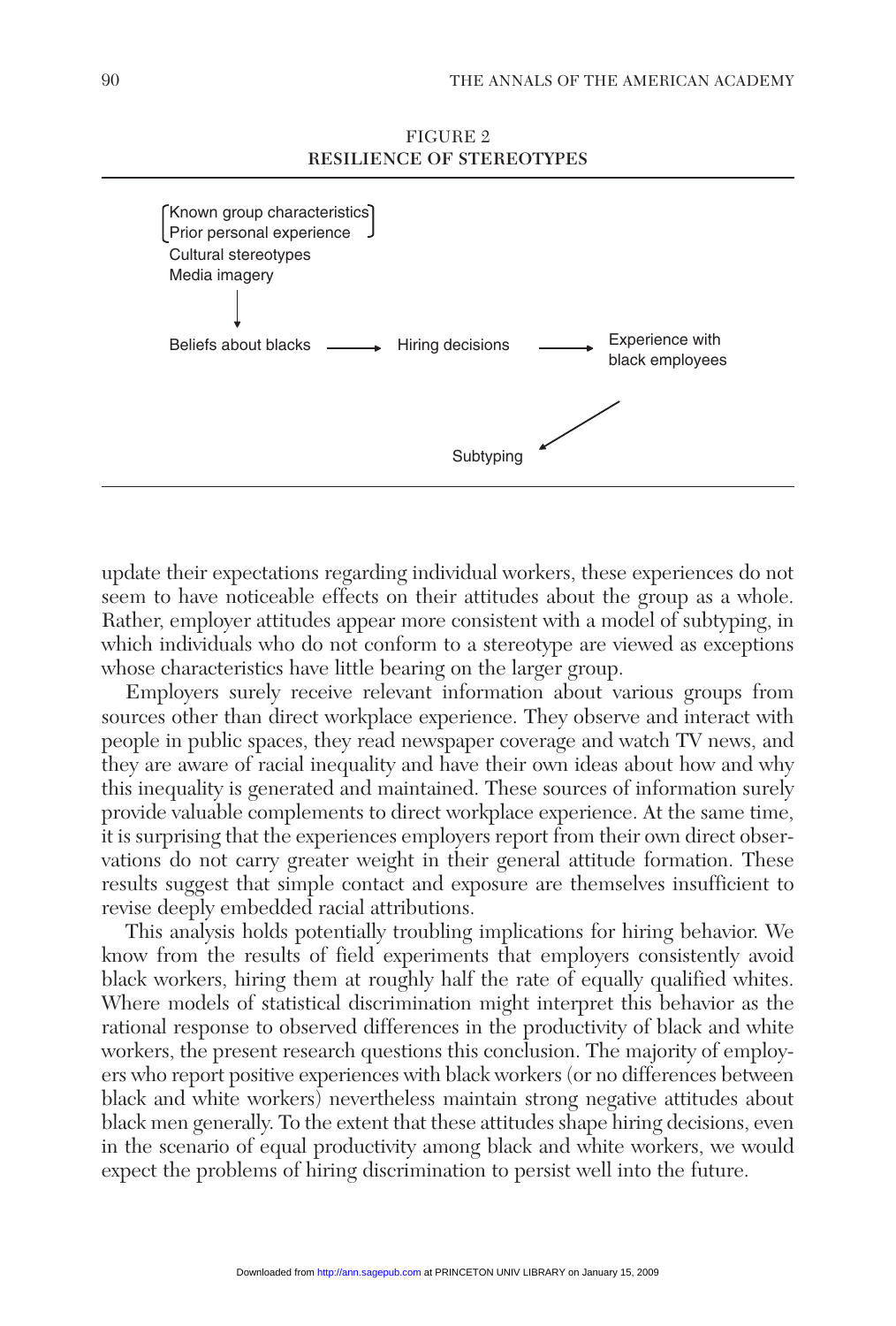## **Notes**

1. See Armour (1997) for an extensive discussion of the logical, legal, and moral dilemmas of "reasonable racism."

2. Although the results of this study are indeed striking, it is important to keep in mind that more than 50 percent of Kirshenman and Neckerman's (1991) sample "either saw no difference [in the work ethic of whites, blacks, and Hispanics] or refused to categorize in a straightforward way" (p. 210).

3. A similar process of updating is described in the social psychological literature on stereotype change, referred to as a "book keeping model," according to which new information is incrementally incorporated into existing beliefs or attitudes about a group (Weber and Crocker 1983).

4. In this analysis, cognitive ability is observed to the researcher (by the respondent's score on an Armed Forces Qualification Test [AFQT] test measured earlier) but not by the employer at the point of hire. The assumption is that the worker's cognitive ability becomes observable to the employer with time on the job.

5. Roughly 80 percent of the employers in this sample were drawn from a random sample of employers advertising for an entry-level position in 2004 (see Pager, Western, and Bonikowski 2007). The remaining 20 percent were drawn through a purposive sampling technique enabling us to better represent large employers and industries underrepresented by the primary sample.

6. Note that within these industries are represented a wide range of job titles, including stockers, sales assistants, busboys, kitchen staff, waiters, couriers, and customer service positions.

7. The vast majority of employers offered multiple explanations within a single response series. In categorizing employers' sentiments, we distinguish between individual and structural explanations using several coding schemes. The first coding scheme takes into account the "first-mention," or whatever explanation was first proposed by the employer; the second takes into account any factor mentioned by an employer, with most employers being coded into several categories; the third uses a "holistic" approach in which we coded the comments according to what appeared to be the employers' main point. In many interviews, we specifically probed employers who reported multiple explanations with the question, "What do you think is the most important factor?" In other cases, this coding is based on our interpretation of the transcript. The main substantive conclusions are consistent across coding schemes, and where relevant, multiple measures are reported here.

8. An additional 10 percent cited "less inborn ability" as a major explanation, and 43 percent cited a "lack of chance for education." Respondents were allowed to choose more than one explanation, and thus, the categories do not sum to 100 percent (Hunt 2007, 400, Table 2).

9. Bobo, Johnson, and Suh's (2002) study draws data from the Los Angeles Study of Urban Inequality in which respondents were asked to rate members of a series of racial groups according to a range of characteristics (unintelligent, prefer welfare, hard to get along with, poor English).

10. Note that here (and in several other interviews), the job in question requires primarily manual work and few customer interactions. Jobs at a cleaning company or a moving company do not typically require professional dress, and yet, for these employers, a worker's attire sends an important signal about his reliability and commitment to work.

11. A number of other employers emphasized the perceptions of others about blacks as threatening or intimidating. For example, one employer said, "I think a lot of white people are scared of black people for some reason. I think they are scared of them, intimidated by them, they don't feel comfortable around them." Similarly, the manager of a small restaurant expressed concern over the aggressive demeanor of black men, stating that employers may be hesitant to call black applicants back because "immediately a black male is perceived as being aggressive." Although these perceptions may also be highly relevant for hiring decisions, we do not include these responses here as this analysis focuses on employers' own views about African Americans.

12. We asked separately about applicants and employees, given that effective employer screening would lead to a different distribution of characteristics among those seeking employment relative to those who become employed.

13. African American employers appeared slightly more inclined to notice racial differences among applicants but substantially less likely to report racial differences among employees. Immigrant employers noted more racial differences at both stages. Note, however, that our sample of African American and immigrant employers is small and that these indications must be taken as tentative.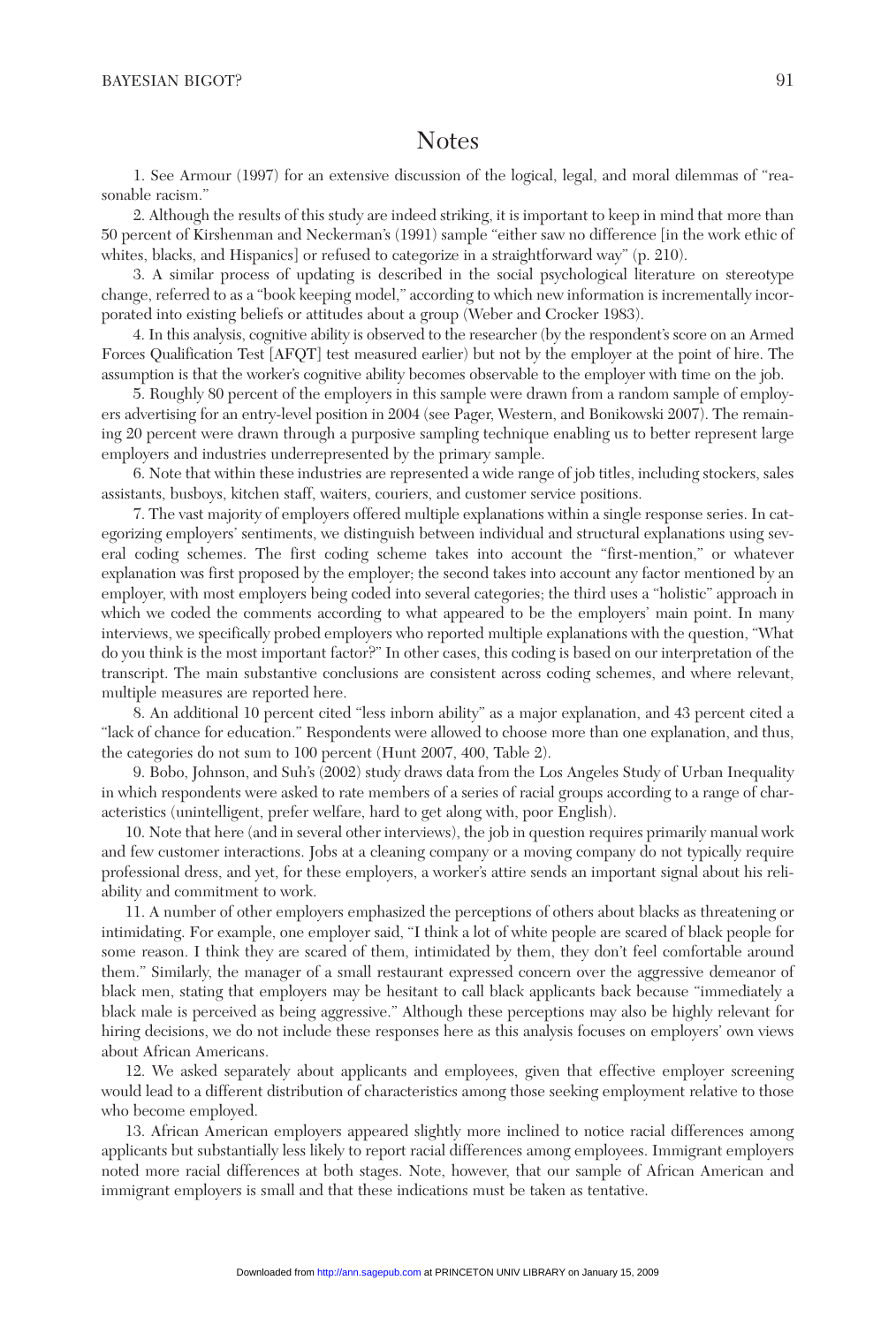14. Even respondents who described just one negative event were coded among those who had observed racial differences.

15. While we cannot measure the influence of cultural stereotypes directly, several employers did explicitly comment on the ways in which cultural representations of black men in the media affected their perceptions of black men. According to one employer, "I'd probably say 90 percent of the crimes you see on TV are African Americans, female or male, and that's something that's in the back of your head, you know." Similarly, another employer commented, "We have the media sending all this negative information about the young black male. All this negative information constantly. . . . We are getting the wrong image of what they look like."

## References

- Altonji, Joseph G., and Charles R. Pierret. 2001. Employer learning and statistical discrimination. *Quarterly Journal of Economics* 116:313-50.
- Armour, Jody David. 1997. *Negrophobia and reasonable racism: The hidden costs of being black in America*. New York: New York University Press.
- Arrow, Kenneth J. 1972. Models of job discrimination. In *Racial discrimination in economic life*, ed. Anthony H. Pascal, 83-102. Lexington, MA: D.C. Heath.
- ———. 1998. What has economics to say about racial discrimination? *Journal of Economic Perspectives* 12:91-100.
- Bendick, Marc, Jr., Lauren Brown, and Kennington Wall. 1999. No foot in the door: An experimental study of employment discrimination. *Journal of Aging and Social Policy* 10:5-23.
- Bertrand, Marianne, and Sendhil Mullainathan. 2004. Are Emily and Greg more employable than Lakisha and Jamal? A field experiment on labor market discrimination. *American Economic Review* 94:991-1013.
- Bielby, William, and James N. Baron. 1986. Men and women at work: Sex segregation, and statistical discrimination. *American Journal of Sociology* 91:759-99.
- Bobo, Lawrence D. 2004. Inequalities that endure? Racial ideology, American politics, and the peculiar role of the social sciences. In *The changing terrain of race and ethnicity*, ed. Maria Krysan and Amanda E. Lewis, 13-42. New York: Russell Sage Foundation.
- Bobo, Lawrence D., Devon Johnson, and Susan A. Suh. 2002. Racial attitudes and power in the workplace: Do the haves differ from the have-nots? In *Prismatic metropolis: Inequality in Los Angeles*, ed. Lawrence D. Bobo, Melvin Oliver, James H. Johnson Jr., and Abel Valenzuela Jr., 491-523. New York: Russell Sage Foundation.
- Farber, Henry S., and Robert Gibbons. 1996. Learning and wage dynamics. *Quarterly Journal of Economics* 111:1007-47.
- Farmer, Amy, and Dek Terrell. 1996. Discrimination, Bayesian updating of employer beliefs and human capital accumulation. *Economic Inquiry* 34:204-19.
- Fiske, Susan. 1998. Stereotyping, prejudice, and discrimination. In *The handbook of social psychology*, ed. Daniel Gilbert, Susan Fiske, and Gardner Lindzey, 357-411. New York: McGraw Hill.
- Fix, Michael, and Raymond J. Struyk, eds. 1993. *Clear and convincing evidence: Measurement of discrimination in America*. Washington, DC: Urban Institute Press.
- Holzer, Harry J., Paul Offner, and Elaine Sorensen. 2005. Declining employment among young black lesseducated men: The role of incarceration and child support. *Journal of Policy Analysis and Management* 24:330-33.
- Hunt, Matthew O. 2007. African American, Hispanic, and white beliefs about black/white inequality, 1977- 2004. *American Sociological Review* 72:390-415.
- Jackman, Man R. 1994. *The velvet glove: Paternalism and conflict in gender, class, and race relations*. Berkeley: University of California Press.
- Kirschenman, Joleen, and Katherine Neckerman. 1991. We'd love to hire them, but . . . : The meaning of race for employers. In *The urban underclass*, ed. Christopher Jencks and Paul E. Peterson, 203-34. Washington, DC: Brookings Institution.